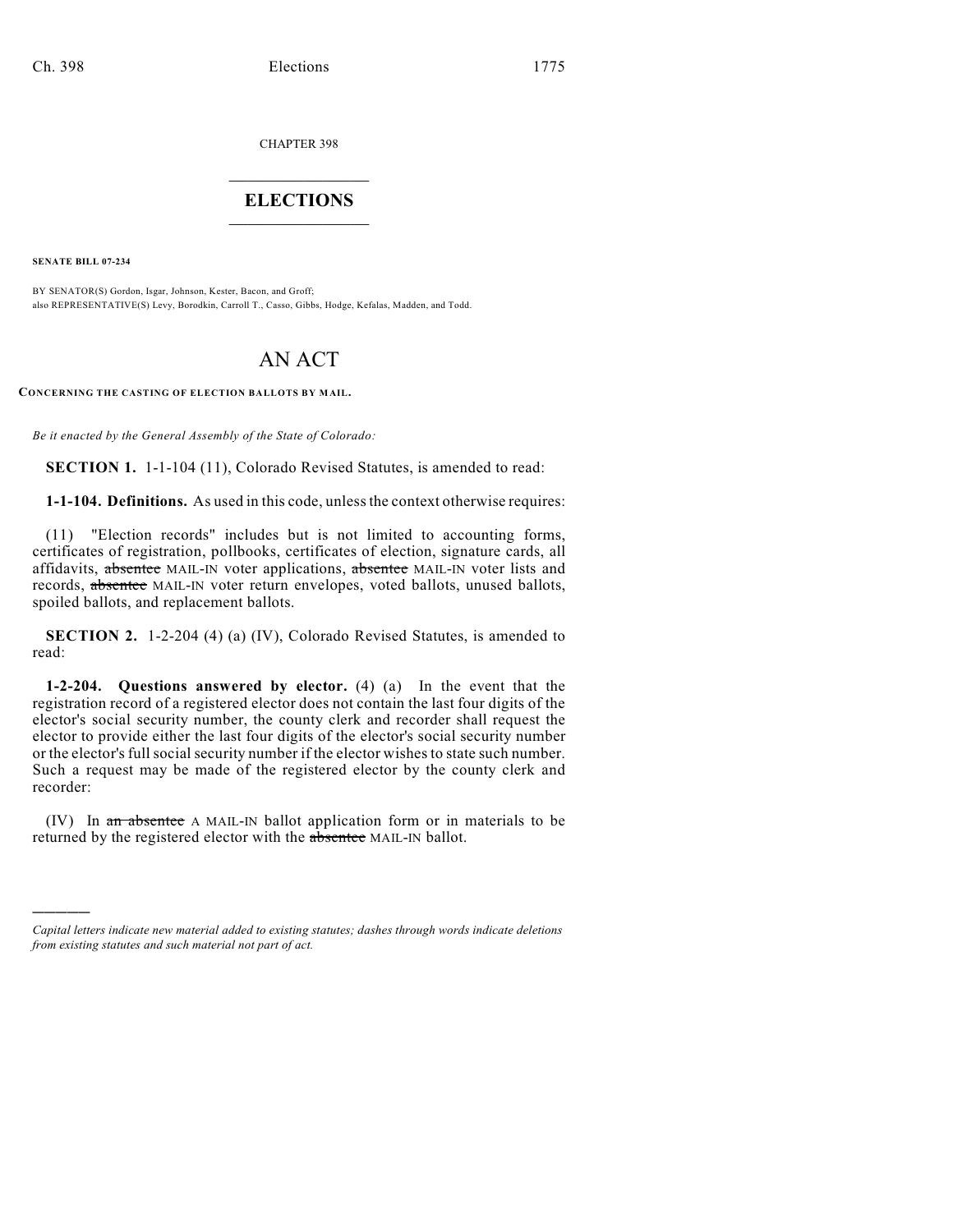| 1776 | Elections | Ch. 398 |
|------|-----------|---------|
|      |           |         |

**SECTION 3.** 1-2-209 (3), Colorado Revised Statutes, is amended to read:

**1-2-209. Registration of citizens who reside outside the United States federal law.** (3) An elector registered pursuant to this section shall vote by absent voting procedures as authorized by this code. The absentee MAIL-IN ballot issued shall carry the candidates for the following federal offices: President and vice president of the United States, member of the United States senate, and member of the United States house of representatives. Any elector registered pursuant to this section shall be canceled under the provisions of section 1-2-605. Upon returning to the United States, any elector registered pursuant to this section shall notify the county clerk and recorder either to cancel the elector's registration because the elector has established residence outside the county where registered or to complete the registration because the elector has established residence in the county.

**SECTION 4.** 1-2-209.5 (1), Colorado Revised Statutes, is amended to read:

**1-2-209.5. Absent uniformed services and overseas electors - simultaneous voter registration and absentee ballot application - designated office cooperation with military units.** (1) An elector may simultaneously register to vote and apply for an absentee ballot by federal postcard application pursuant to section 1-2-208 or 1-2-209. If the elector requests that the application be considered an application for an absentee ballot for each subsequent election held in the state through the next two regularly scheduled general elections PERMANENT MAIL-IN VOTER STATUS PURSUANT TO SECTION 1-8-104.5, the designated election official shall provide an absentee A MAIL-IN ballot to the elector for each such subsequent election.

**SECTION 5.** 1-2-216 (4) (c), Colorado Revised Statutes, is amended to read:

**1-2-216. Change of residence.** (4) (c) If the request is received by the county clerk and recorder on or after the time early voting has begun, the elector may vote at the time the change of address request is received. The elector may also vote by absentee MAIL-IN ballot if the ballots have been prepared. If the request is received on the election day, the elector may, at the discretion of the county clerk and recorder, vote in the office of the county clerk and recorder rather than voting in the precinct where the new address is located.

**SECTION 6.** 1-2-217 (1), Colorado Revised Statutes, is amended to read:

**1-2-217. Change in residence after close of registration.** (1) Notwithstanding the provisions of subsection (2) of this section and sections 1-2-101 and 1-2-102, an elector who moves from the precinct where registered during the twenty-nine days before any election shall be permitted to cast a ballot at the election by one of the following methods: At the polling place for the precinct where registered, by an absentee A MAIL-IN ballot, or by early voting.

**SECTION 7.** 1-2-301 (4) (a) (II), Colorado Revised Statutes, is amended to read:

**1-2-301. Centralized statewide registration system - secretary of state to maintain computerized statewide voter registration list - county computer records - agreement to match information.** (4) (a) (II) The centralized statewide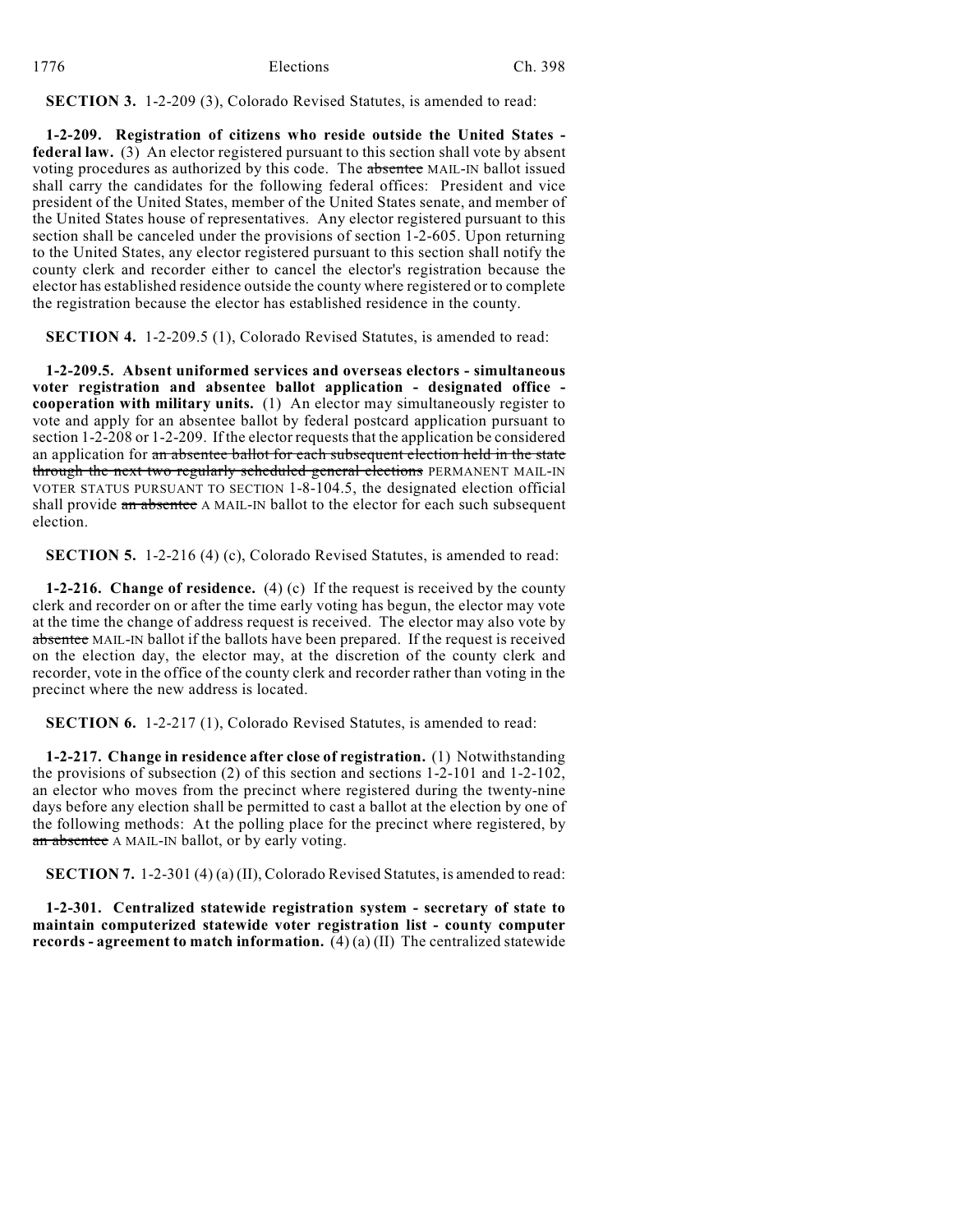registration system shall enable county clerks and recorders to maintain voter registration information and shall include such additional capabilities as may be necessary or desirable to enable county clerks and recorders and the secretary of state to carry out their responsibilities related to the conduct of elections. Such additional capabilities may include but need not be limited to the preparation of ballots, the identification of voting districts for each address, access by county clerks and recorders to the master list of registered electors and, on or after January 1, 2006, the computerized statewide voter registration list, maintained pursuant to this section and section 1-2-302, the management of absentee MAIL-IN and mail ballots, the preparation of official abstracts of votes cast, the transmission of voting data from county clerks and recorders to the secretary of state, and reporting of voting results on election night.

**SECTION 8.** 1-2-305 (1), Colorado Revised Statutes, is amended to read:

**1-2-305. Postelection procedures- voting history.** (1) Not later than sixty days after a state election, each county clerk and recorder shall transmit to the secretary of state, in a media format acceptable to the secretary of state, a list of electors showing who voted and who did not vote in the election. The list shall contain the information provided for in section 1-2-301 (1). For electors who voted, the list shall show such elector's method of voting, whether by early voting, absentee MAIL-IN ballot, mail ballot, polling place voting, or otherwise.

**SECTION 9.** 1-2-501 (1), Colorado Revised Statutes, is amended BY THE ADDITION OF A NEW PARAGRAPH to read:

**1-2-501. Form for mail and agency registration - procedures for registration by mail for first-time electors - additional identifying information to be provided by first-time registrants.** (1) The secretary of state, in consultation with the federal election assistance commission, shall develop an application form that may be used for mail voter registration, voter registration at voter registration agencies, and voter change of address. The form developed shall:

(e) INCLUDE THE QUESTION, "DO YOU WISH TO BE DESIGNATED AS A PERMANENT MAIL-IN VOTER?" AND BOXES FOR THE APPLICANT TO INDICATE WHETHER THE APPLICANT DOES OR DOES NOT WISH SUCH DESIGNATION. AN ELECTOR WHO REQUESTS DESIGNATION AS A PERMANENT MAIL-IN VOTER THAT MEETS THE REQUIREMENTS OF SECTION 1-8-104.5 SHALL BE ADDED TO THE LIST OF PERMANENT MAIL-IN VOTERS MAINTAINED PURSUANT TO SECTION 1-8-108.

**SECTION 10.** 1-2-501 (1.5) (b), Colorado Revised Statutes, is amended to read:

**1-2-501. Form for mail and agency registration - proceduresfor registration by mail for first-time electors - additional identifying information to be provided by first-time registrants.** (1.5) (b) Submit a copy of identification as defined in section 1-1-104 (19.5) with the elector's mail ballot in accordance with section 1-7.5-107 (3.5) or with the elector's absentee MAIL-IN ballot in accordance with section 1-8-113 (3).

**SECTION 11.** 1-2-605 (1) (a), (4) (c), and (6) (b), Colorado Revised Statutes, are amended to read: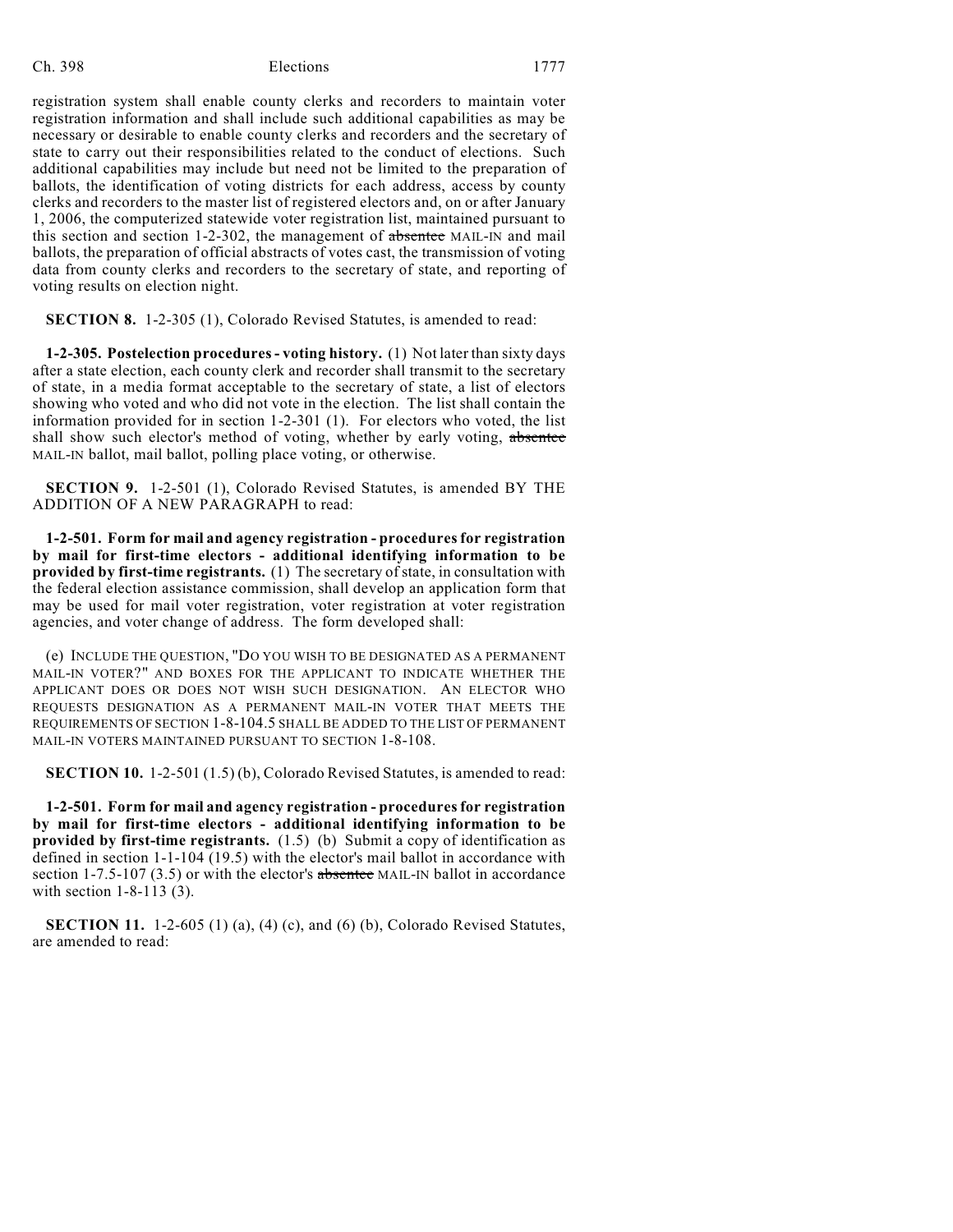1778 Elections Ch. 398

**1-2-605. Canceling registration.** (1) (a) (I) Any county clerk and recorder communication by mail with all active registered electors shall be in the form of an elector VOTER information card, including but not limited to the registered elector's name and address, precinct number, and polling place, and shall be mailed by forwardable mail to the elector's address of record unless the elector has requested that said card be sent to his or her deliverable mailing address pursuant to section  $1-2-204$  (2) (k).

(II) THE VOTER INFORMATION CARD SHALL INFORM THE ELECTOR OF WHETHER HE OR SHE IS DESIGNATED AS A PERMANENT MAIL-IN VOTER AND SHALL HAVE A RETURNABLE PORTION THAT ALLOWS THE ELECTOR TO REQUEST DESIGNATION AS A PERMANENT MAIL-IN VOTER PURSUANT TO SECTION 1-8-104.5.

(4) Any "Inactive" elector shall be deemed "Active" if:

(c) The elector applies for an absentee A MAIL-IN ballot for any election which the county clerk and recorder conducts, regardless of whether or not the ballot is returned; or

(6) (b) A confirmation card shall be mailed, shall have a place for an address change, shall be sent by forwardable mail to the elector's address of record, unless the elector has requested that such communication be sent to his or her deliverable mailing address pursuant to section 1-2-204 (2) (k), shall have a returnable portion that has the return postage prepaid and is preaddressed to the sending county clerk and recorder, and shall include a registration form to allow the elector to preregister in the county where the elector resides AND TO REQUEST DESIGNATION AS A PERMANENT MAIL-IN ELECTOR PURSUANT TO SECTION 1-8-104.5.

**SECTION 12.** 1-5-101 (6), Colorado Revised Statutes, is amended to read:

**1-5-101. Establishing precincts and polling places for partisan elections.** (6) A precinct containing no more than one hundred fifty electors may be designated as an absentee A MAIL-IN polling precinct at the discretion of the election official for such THE precinct.

**SECTION 13.** 1-5-205 (1) (d), Colorado Revised Statutes, is amended to read:

**1-5-205. Published and posted notice of election.** (1) The designated election official, or the coordinated election official if so provided by an intergovernmental agreement, no later than ten days before each election, shall provide notice by publication of the election as described by section 1-1-104 (34), which notice shall state, as applicable for the particular election for which notice is provided, the following:

(d) The address of the location for application and the return of absentee MAIL-IN ballots and the hours during which the office will be open;

**SECTION 14.** 1-5-206 (1) (b), Colorado Revised Statutes, is amended to read:

**1-5-206. Postcard notice.** (1) (b) As used in this section, unless the context otherwise requires, "voter information card" means written communication in the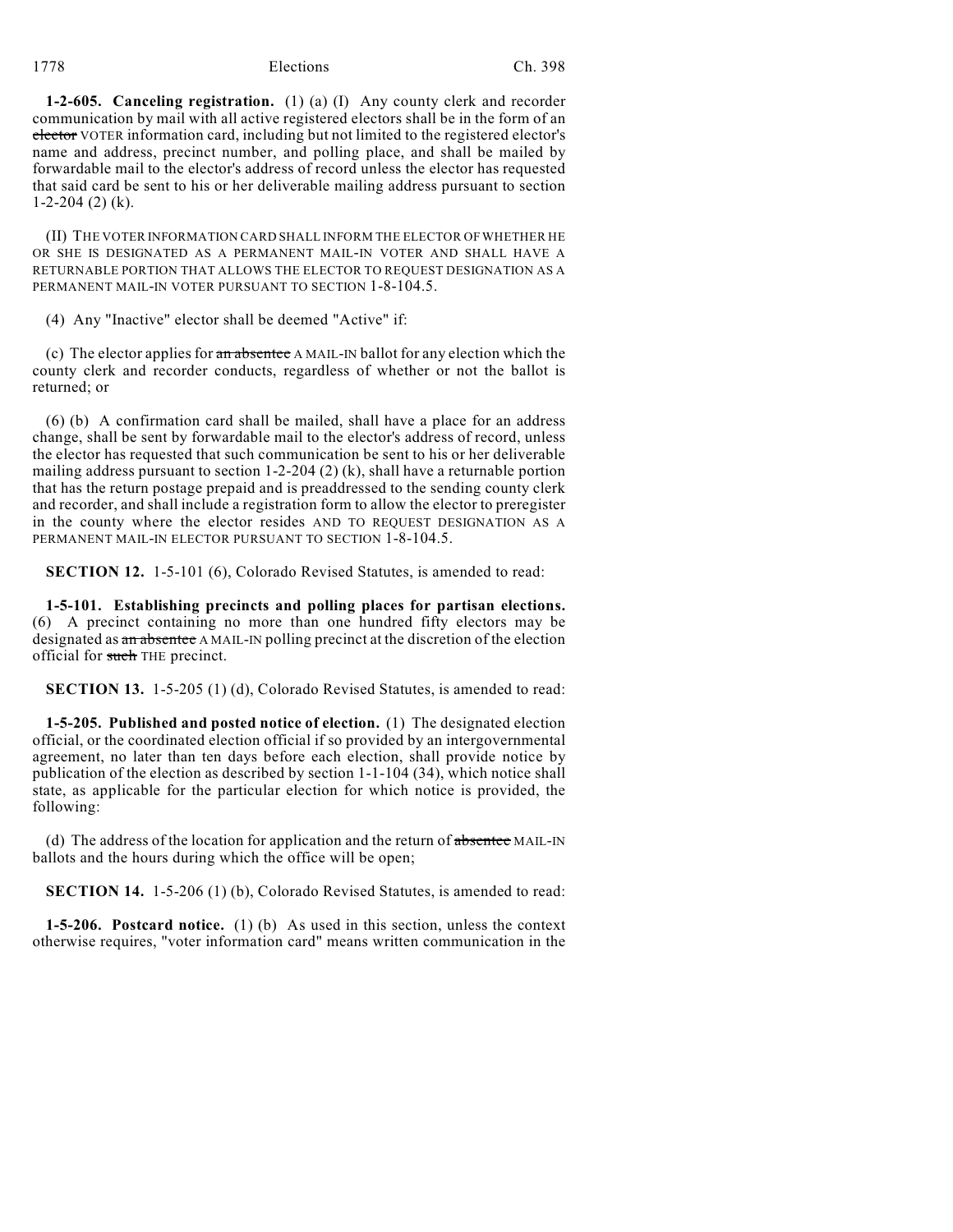form of a card or letter that is mailed to the elector's address of record, unless the elector has requested that such communication be sent to the elector's deliverable mailing address pursuant to section  $1-2-204$  (2) (k), and shall contain the eligible elector's name and address, precinct number, polling location for the election, A RETURNABLE PORTION THAT ALLOWS THE ELECTOR TO REQUEST DESIGNATION AS A PERMANENT MAIL-IN VOTER PURSUANT TO SECTION 1-8-104.5, and any other information the designated election official deems applicable.

**SECTION 15.** 1-7-111 (2), Colorado Revised Statutes, is amended to read:

**1-7-111. Disabled registered elector - assistance.** (2) Notwithstanding the provisions of sections 1-8-115 and 1-8-302, in every political subdivision, physically disabled eligible electors shall be allowed to vote at the absentee MAIL-IN voters' polling place on election day. More than one absentee MAIL-IN voters' polling place may be established in a county for the purposes of this subsection (2). Prior to voting, if possible, the disabled eligible elector intending to vote at the absentee MAIL-IN voters' polling place on election day shall complete the following self-affirmation form. If the disabled elector cannot read or write, or is unable to sign his or her name, the election official or person assisting the elector shall read the form aloud to the elector, and, upon the affirmation of the elector, will mark that the elector requesting assistance has affirmed that the facts on the form are true and correct. If the disabled elector is able to read and write, he or she shall complete the voter assistance/disabled voter self-affirmation form. The form shall provide:

"I, .........., affirm that I am an eligible elector in this political subdivision located in the county of .........., state of Colorado; that I shall vote today at this polling place. I further affirm that I have not, nor will I, cast a vote by any other means in this election."

**SECTION 16.** 1-7-507 (4), Colorado Revised Statutes, is amended to read:

**1-7-507. Electronic vote-counting - procedure.** (4) Absentee MAIL-IN ballots shall be counted at the counting centers in the same manner as precinct ballots.

**SECTION 17.** 1-7-509 (1) (b), Colorado Revised Statutes, is amended to read:

**1-7-509. Electronic and electrotechnical vote counting - testing of equipment required.** (1) (b) The designated election official shall conduct at least three tests on all electronic and electromagnetic voting equipment, including a hardware test, a public logic and accuracy test conducted in accordance with subsection (2) of this section, and a postelection test or audit conducted in accordance with rules promulgated by the secretary of state. Each type of ballot, including absentee MAIL-IN, early voting, provisional, precinct, and audio ballots, shall be tested in accordance with rules promulgated by the secretary of state. The tests shall ensure that the equipment will correctly count the votes cast for all offices and on all ballot questions and ballot issues and that the voting system will accurately count ballots of all types.

**SECTION 18.** 1-7.5-108, Colorado Revised Statutes, is amended to read:

**1-7.5-108. Mail-in ballots.** Provisions for the allowance of and procedures for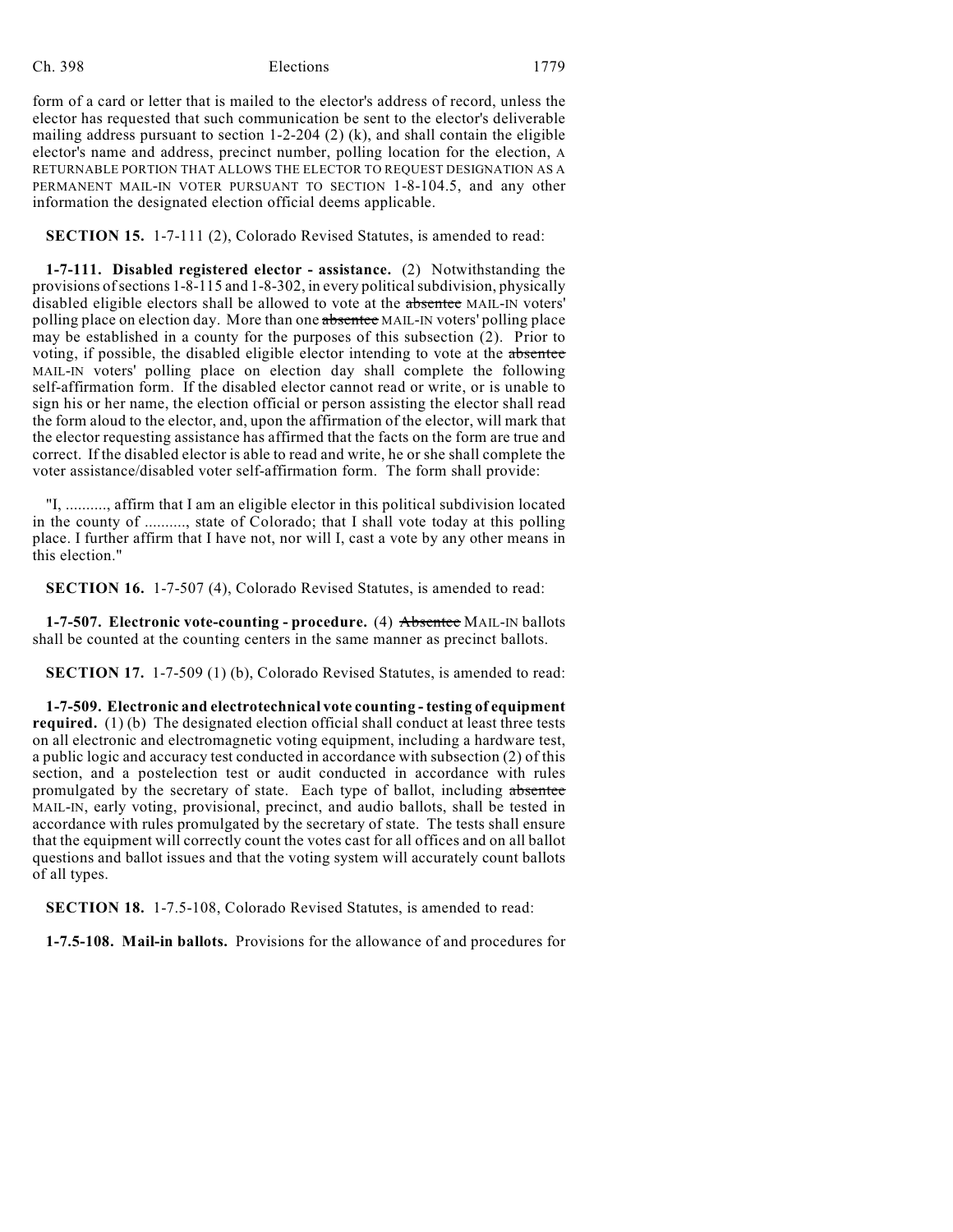| 1780 | Elections | Ch. 398 |  |
|------|-----------|---------|--|
|      |           |         |  |

absentee MAIL-IN ballots shall be determined by rules promulgated by the secretary of state.

**SECTION 19.** 1-8-101, Colorado Revised Statutes, is amended to read:

**1-8-101.** Ballots and supplies for mail-in voting. (1) Absentee MAIL-IN ballots, applications, affidavits, certificates, envelopes, instruction cards, and other necessary supplies shall be provided by the designated election official in the same manner as other election supplies are provided for in all elections and shall be furnished without cost to any eligible elector wishing to vote pursuant to this article. Absentee MAIL-IN ballots shall be ready for delivery or mailing to absentee electors MAIL-IN VOTERS as soon as available.

(2) The ballots shall be in the same form as other official ballots for the same election. On the stub of the absentee MAIL-IN ballot shall be printed "Absentee" MAIL-IN Ballot No.  $A. V. M. I. V.$  ........(number)", and such stubs shall be numbered consecutively, commencing with number 1.

(3) In counties including more than one state senatorial district or more than one state representative district, or both, absentee MAIL-IN ballots shall be provided in a manner to be determined by the county clerk and recorder for each combination of state legislative districts. Distinctive markings or colors may be used to identify political subdivisions when such colors or distinctive markings will aid in the distribution and tabulation of the ballots. A complete ballot may consist of one or more pages or cards so long as each page or card is numbered and identified as provided for paper ballots in sections 1-5-407 and 1-5-410. This subsection (3) shall apply to ballots to be cast on absentee voting machines as well as to paper ballots and ballot cards which THAT can be electronically counted.

(4) (a) ON THE MAIL-IN BALLOT INSTRUCTION CARD AND THE SECRECY ENVELOPE OR SLEEVE OR ON THE COMBINED INSTRUCTION CARD AND SECRECY ENVELOPE OR SLEEVE, WHICHEVER IS APPLICABLE, SHALL BE PRINTED "ALL BALLOTS, BOTH POLLING PLACE AND MAIL-IN, ARE COUNTED IN THE SAME MANNER."

(b) THE MAIL-IN BALLOT INSTRUCTION CARD SHALL CONTAIN INFORMATION ON HOW THE ELECTOR MAY VERIFY THAT HIS OR HER MAIL-IN BALLOT HAS BEEN RECEIVED BY THE COUNTY CLERK AND RECORDER AS PROVIDED IN SECTION 1-8-307.5.

**SECTION 20.** 1-8-102, Colorado Revised Statutes, is amended to read:

**1-8-102. When mail-in voters may vote.** Any eligible elector may vote by absentee MAIL-IN ballot at any election under the regulations and in the manner provided in this part 1.

**SECTION 21.** 1-8-103.5 (1), (1.5), (2) (a), and (2) (b), Colorado Revised Statutes, are amended to read:

**1-8-103.5. Voting by persons residing overseas and military personnel definitions.** (1) The designated or coordinated election official of a county or other political subdivision that meets the requirements of the rules promulgated by the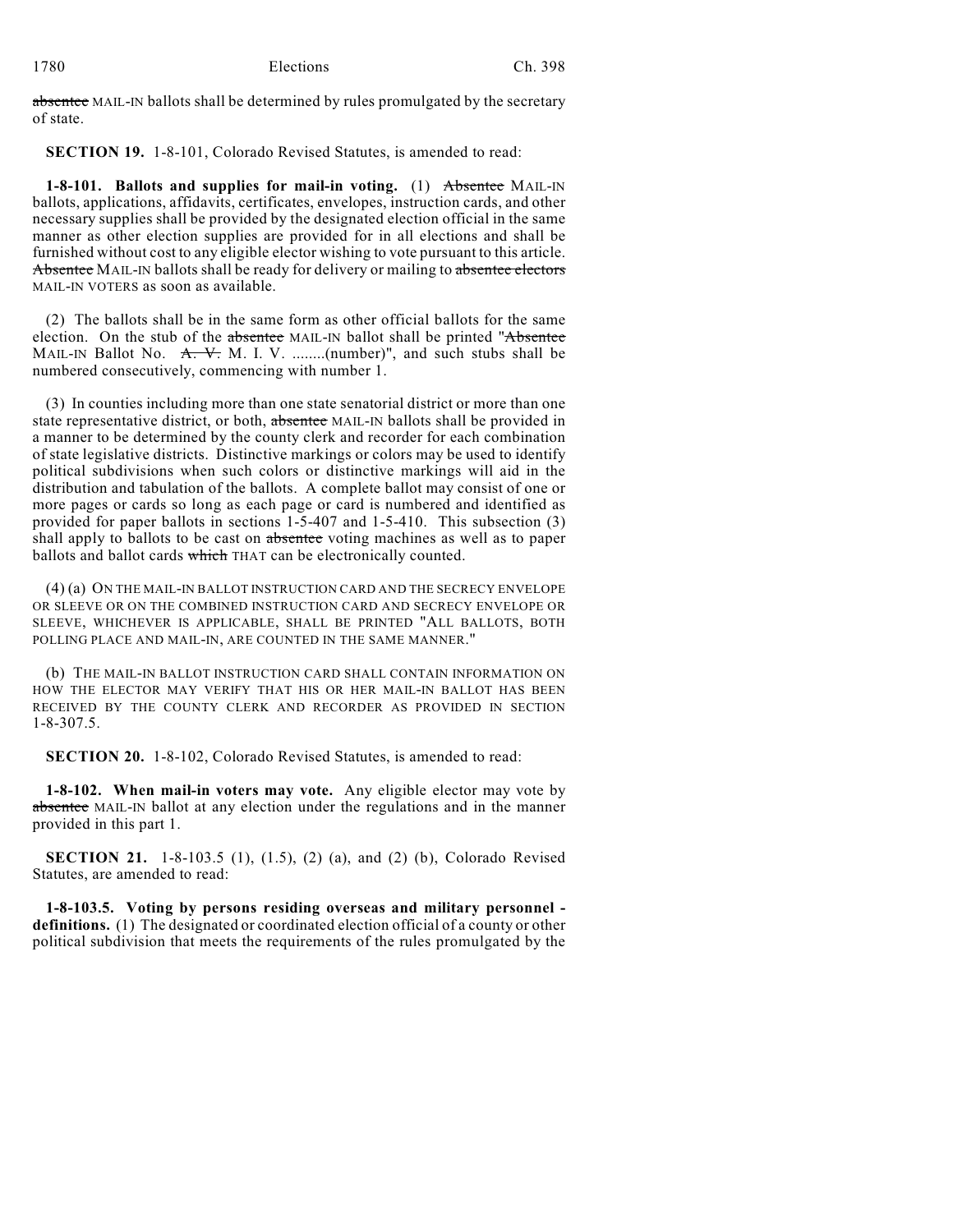secretary of state pursuant to subsection  $(3)$  of this section shall provide an absentee A MAIL-IN ballot by electronic means to an eligible elector who is an absent uniformed services elector, a nonresident overseas elector, or a resident overseas elector, as defined in section 1-2-208 (2.5), and timely filed an absentee A MAIL-IN ballot application with the designated or coordinated election official.

(1.5) Notwithstanding section 1-8-104 (3), a designated or coordinated election official shall not refuse to accept or process any otherwise valid absentee MAIL-IN ballot submitted by an absent uniformed services elector, as defined in section 1-2-208 (2.5), during a year on the grounds that the electorsubmitted the application before the first date on which the designated or coordinated election official otherwise accepts or processes such applications for that year.

(2) (a) The eligible elector may return the voted ballot to the designated or coordinated election official by electronic means. The returned ballot shall be counted if it arrives in the office of the designated or coordinated election official by 7 p.m. on election day. When the ballot is received by the designated or coordinated election official, a bipartisan team of judges shall duplicate the ballot, and the ballot shall be counted as all other absentee MAIL-IN ballots. The judges who duplicate the ballot shall not reveal to any other person how the elector has cast his or her ballot.

(b) The instructions for completing  $an$  absentee A MAIL-IN ballot pursuant to this section shall inform the elector that an absentee A MAIL-IN ballot returned by electronic means is not a confidential ballot.

**SECTION 22.** 1-8-104, Colorado Revised Statutes, is amended to read:

**1-8-104.** Applications for mail-in ballot. (1) (a) The application for  $\pi$ absentee A MAIL-IN ballot shall be made in writing or by fax, using the application form furnished by the designated election official or in the form of a letter that includes the applicant's printed name, signature, residence address, mailing address if the applicant wishes to receive the absentee MAIL-IN ballot by mail, and date of birth, AND WHETHER THE APPLICANT WISHES TO BE DESIGNATED AS A PERMANENT MAIL-IN VOTER PURSUANT TO SECTION 1-8-104.5.

(b) If the application is made for a primary election ballot, the application shall name the political party with which the applicant is affiliated or wishes to affiliate.

(1.5) Repealed.

(2) The application for  $\overline{an}$  absentee A MAIL-IN ballot shall be personally signed by the applicant; or, in case of the applicant's inability to sign, the elector's mark shall be witnessed by another person.

(3) The application for an absentee A MAIL-IN ballot shall be filed with the designated election official of the political subdivision in which the applicant resides or is entitled to vote. The application shall be filed no earlier than January 1 immediately preceding the election and no later than the close of business on the Friday immediately preceding the election; except that, if the applicant wishes to receive the absentee MAIL-IN ballot by mail, the application shall be filed no later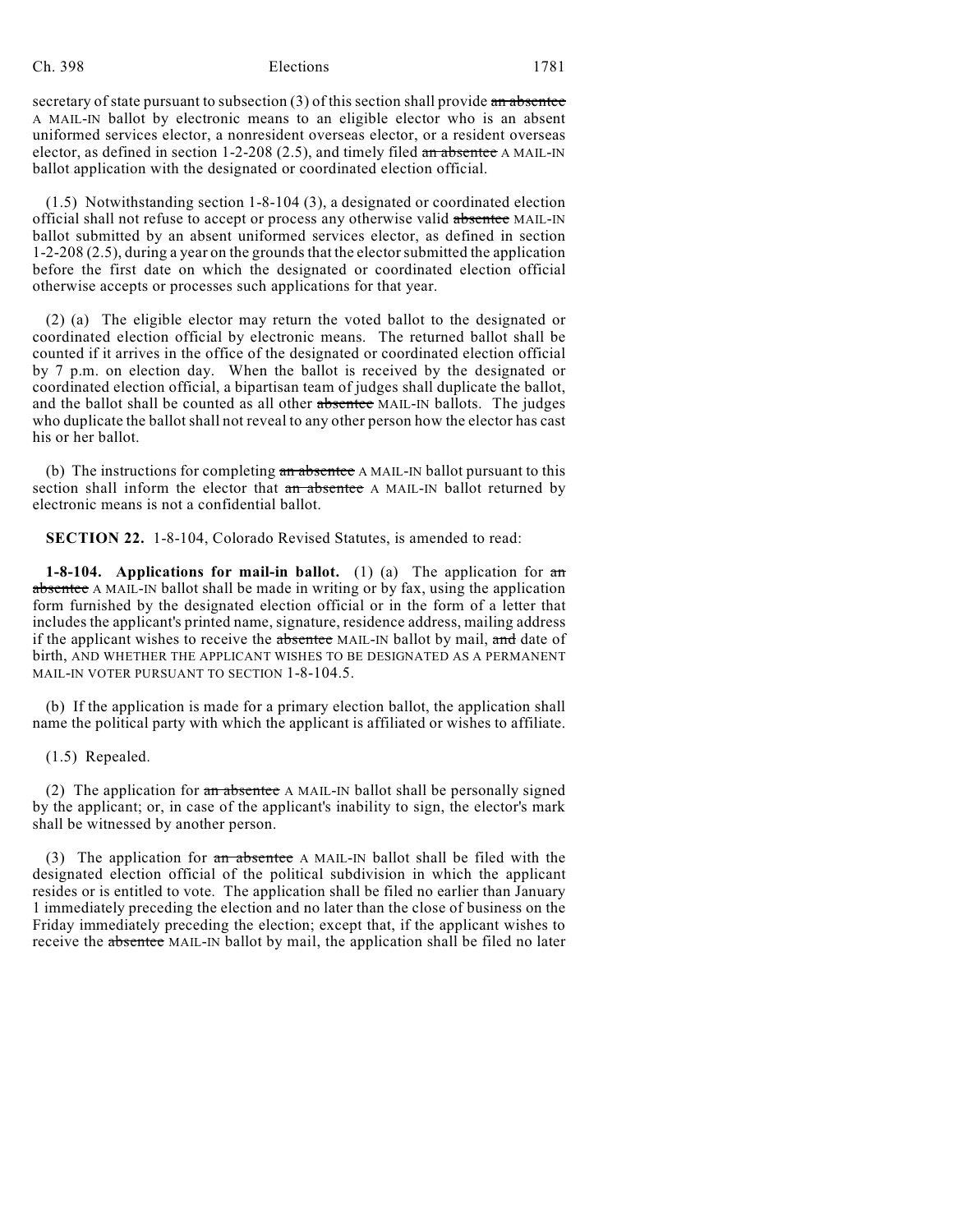than the close of business on the seventh day before the election.

(4) The application for an absentee A MAIL-IN ballot is subject to the rules of residency contained in section 1-2-102 and is subject to challenge as provided in parts 1 and 2 of article 9 of this title.

(5) A prisoner in pretrial detention may apply for  $\overline{an}$  absentee A MAIL-IN ballot from the prisoner's county of residence. No application for an absentee A MAIL-IN ballot shall be accepted unless personally signed by the applicant and accompanied by a certification from the institutional administrator or the administrator's designee that the applicant is in pretrial detention. The institutional administrator shall certify the application immediately upon request by the prisoner.

(6) No person shall give to any eligible elector any form for the purpose of requesting an absentee A MAIL-IN ballot unless such form prompts the applicant to provide all the information required by subsection (1) of this section and contains the following statement: "Under Colorado law, your absentee MAIL-IN ballot application must contain your printed name, signature, residence address, mailing address if you wish to receive the ballot by mail, and date of birth. If you do not provide all of this information, you may not receive an absentee A MAIL-IN ballot according to the rules established by the secretary of state." Violation of this subsection (6) is an offense punishable as provided in section 1-13-803.

(7) Notwithstanding any other provision of this section, no absentee MAIL-IN ballot shall be mailed to an applicant unless the designated election official has previously received an application for an absentee A MAIL-IN ballot from the applicant.

**SECTION 23.** Part 1 of article 8 of title 1, Colorado Revised Statutes, is amended BY THE ADDITION OF A NEW SECTION to read:

**1-8-104.5. Application for permanent mail-in voter status.** (1) ANY ELIGIBLE ELECTOR MAY APPLY FOR PERMANENT MAIL-IN VOTER STATUS. THE APPLICATION FOR PERMANENT MAIL-IN VOTER STATUS SHALL BE MADE IN WRITING OR BY FACSIMILE USING AN APPLICATION FORM FURNISHED BY THE DESIGNATED ELECTION OFFICIAL OR IN THE FORM OF A LETTER. THE APPLICATION SHALL CONTAIN THE SAME INFORMATION SUBMITTED IN CONNECTION WITH AN APPLICATION FOR A MAIL-IN BALLOT PURSUANT TO SECTION 1-8-104.

(2) UPON RECEIPT OF AN APPLICATION FOR PERMANENT MAIL-IN VOTER STATUS, THE DESIGNATED ELECTION OFFICIAL SHALL PROCESS THE APPLICATION IN THE SAME MANNER AS AN APPLICATION FOR A MAIL-IN BALLOT. IF IT IS DETERMINED THAT THE APPLICANT IS AN ELIGIBLE ELECTOR, THE DESIGNATED ELECTION OFFICIAL SHALL PLACE THE ELIGIBLE ELECTOR'S NAME UPON THE LIST MAINTAINED PURSUANT TO SECTION 1-8-108 OF THOSE ELIGIBLE ELECTORS TO WHOM A MAIL-IN BALLOT IS MAILED EACH TIME THERE IS A COORDINATED ELECTION.

**SECTION 24.** 1-8-105, Colorado Revised Statutes, is amended to read:

**1-8-105. Change of registration record.** A change of name, residence, or affiliation request may be submitted to the county clerk and recorder at the same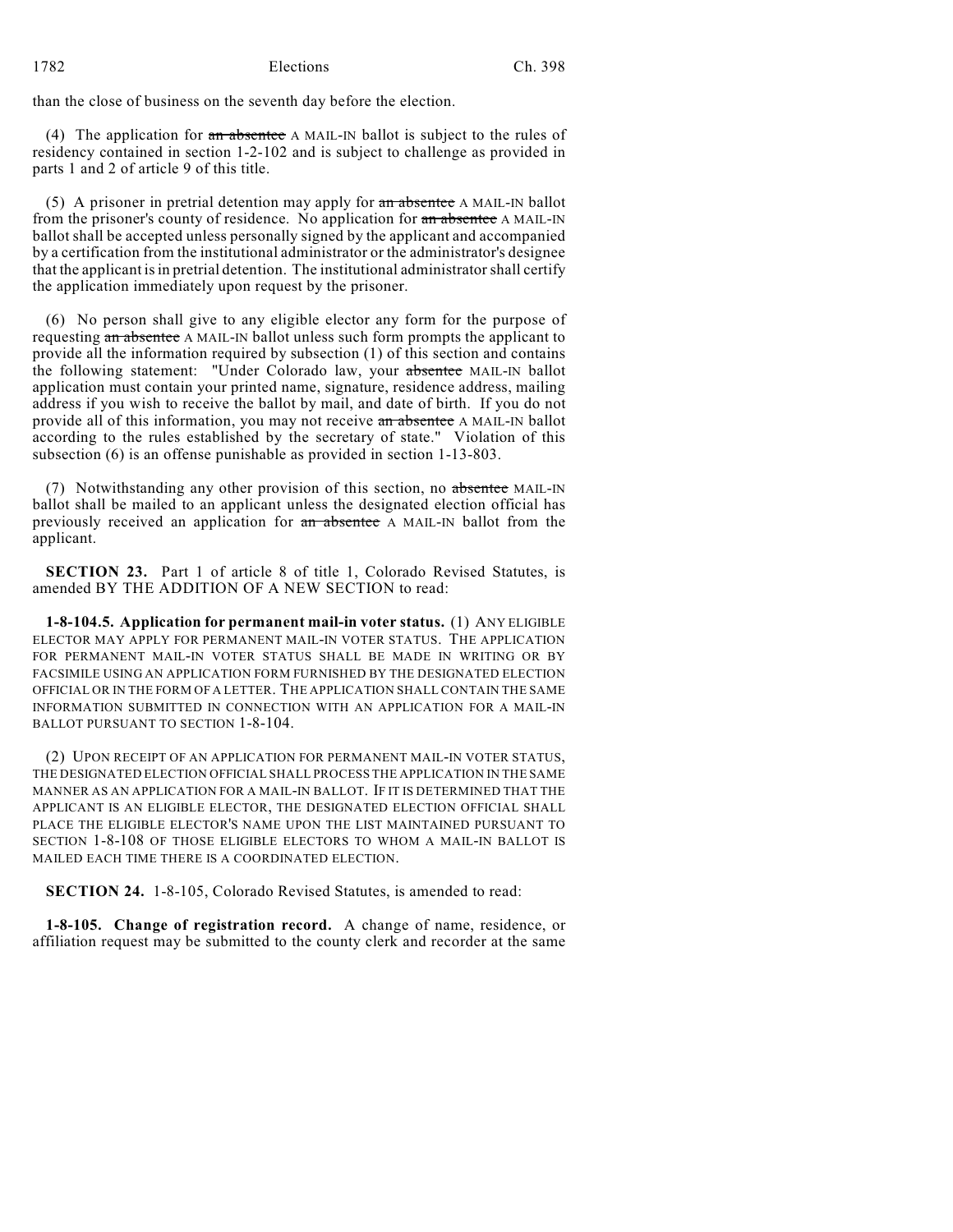time the eligible elector submits an application for an absentee A MAIL-IN ballot if the elector has moved within the county and states that the move occurred no later than thirty days before the election and that the elector has lived at the new residence for at least thirty days. The application shall include the elector's old and new addresses within the county, the elector's printed name and signature, and the date of the application. Upon receipt of the application, the county clerk and recorder shall verify the registration of the elector, amend the registration record, and mail to the elector an official absentee MAIL-IN ballot as provided in this part 1.

**SECTION 25.** 1-8-106, Colorado Revised Statutes, is amended to read:

**1-8-106. Verification of registration of elector.** Upon receipt of an application for an absentee A MAIL-IN ballot within the proper time, the designated election official shall examine the records of eligible electors to ascertain whether or not the applicant is eligible to vote as requested. If the applicant is eligible, the designated election official, either personally in the office of the designated election official or by mail to the mailing address given in the application, shall deliver an official absentee MAIL-IN ballot, a return envelope with information as to precinct and residence address as shown by the records in the office, and an instruction card.

**SECTION 26.** 1-8-107, Colorado Revised Statutes, is amended to read:

**1-8-107. Registration record.** (1) Before any absentee MAIL-IN ballot is delivered or mailed or before any eligible elector is permitted to cast a vote at an election where the county clerk and recorder is the designated election official, the designated election official shall record the number of the ballot, together with the date the ballot is delivered or mailed. The supply judge for the absentee elector's MAIL-IN VOTER'S precinct shall receive the list of absentee MAIL-IN ballots prepared pursuant to section 1-8-108. Absentee electors MAIL-IN VOTERS for each precinct shall be recorded on the precinct registration list for use at the polls as provided in section 1-5-302.

(2) For nonpartisan elections, absentee electors MAIL-IN VOTERS shall be recorded on the precinct registration list for use at the polls as provided in section 1-5-303.

**SECTION 27.** 1-8-108, Colorado Revised Statutes, is amended to read:

**1-8-108. List of mail-in ballots.** (1) The designated election official shall keep a list of names and precinct numbers of eligible electors applying for absentee MAIL-IN ballots AND PERMANENT MAIL-IN VOTERS PLACED ON THE LIST PURSUANT TO SECTION 1-8-104.5 (2), together with the date on which each application was made, the date on which the absentee MAIL-IN ballot was sent, and the date on which each absentee MAIL-IN ballot was returned. If an absentee A MAIL-IN ballot is not returned or if it is rejected and not counted, that fact shall be noted on the list. The list is open to public inspection under proper regulations.

(2) (a) AN ELIGIBLE ELECTOR WHOSE NAME APPEARS ON THE LIST AS A PERMANENT MAIL-IN VOTER SHALL REMAIN ON THE LIST AND SHALL BE MAILED A MAIL-IN BALLOT FOR EACH COORDINATED ELECTION.

(b) AN ELIGIBLE ELECTOR SHALL BE DELETED FROM THE PERMANENT MAIL-IN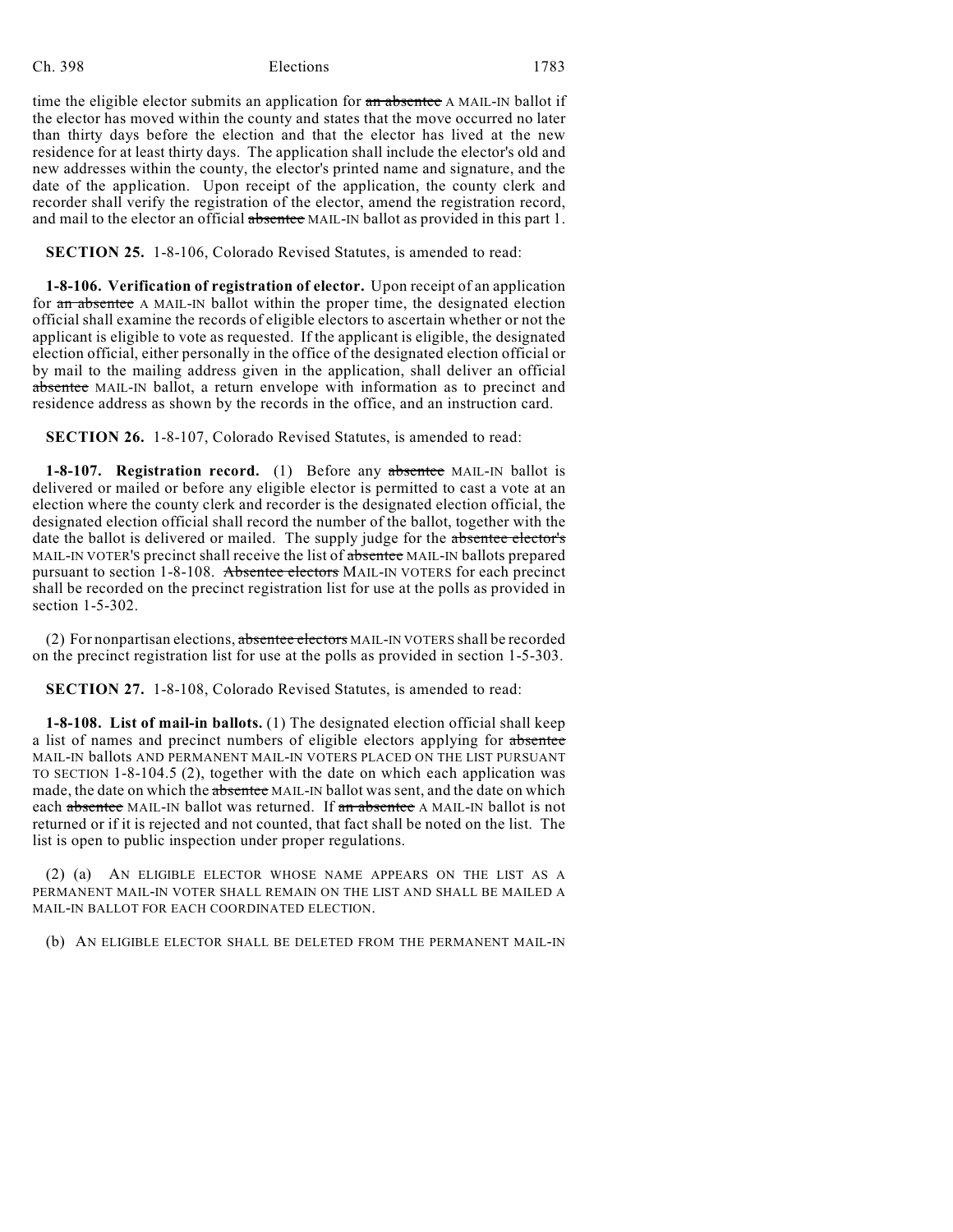VOTER LIST IF:

(I) THE ELIGIBLE ELECTOR NOTIFIES THE DESIGNATED ELECTION OFFICIAL THAT HE OR SHE NO LONGER WISHES TO VOTE BY MAIL-IN BALLOT;

(II) THE MAIL-IN BALLOT SENT TO THE ELIGIBLE ELECTOR IS RETURNED TO THE DESIGNATED ELECTION OFFICIAL AS UNDELIVERABLE; OR

(III) THE ELIGIBLE ELECTOR HAS BEEN DEEMED "INACTIVE" PURSUANT TO SECTION 1-2-605.

**SECTION 28.** 1-8-109, Colorado Revised Statutes, is amended to read:

**1-8-109. Watchers at mail-in polling places.** Any political party, candidate, or proponents or opponents of a ballot issue entitled to have watchers at polling places shall each have the right to maintain one watcher in the office of the designated election official and absentee MAIL-IN polling places during the period in which absentee MAIL-IN ballots may be applied for or received.

**SECTION 29.** 1-8-110, Colorado Revised Statutes, is amended to read:

**1-8-110. Challenges.** The right to vote of any person voting by absentee MAIL-IN ballot may be challenged in the same manner and for the same causes as other persons are challenged.

**SECTION 30.** 1-8-111, Colorado Revised Statutes, is amended to read:

**1-8-111. Delivery of mail-in ballot and replacement mail-in ballots.** (1) The absentee MAIL-IN ballot and other materials shall be delivered or mailed to the absentee elector within seventy-two hours after the receipt of the application, if the official ballots are then printed, or, if not then printed, within seventy-two hours after the printed ballots are delivered to the designated election official. If the absentee MAIL-IN ballot and other materials are mailed, the envelope shall be marked "DO NOT FORWARD" or by any other similar statement that is in accordance with United States postal service regulations.

(2) Upon a request by an eligible elector stating an emergency need, the designated election official may authorize one or more deputies or may deputize a courier service to deliver the absentee MAIL-IN ballot and return the ballot to the office of the designated election official.

(3) The designated election official may issue a replacement absentee MAIL-IN ballot if an eligible elector applied for an absentee A MAIL-IN ballot but did not receive it or if the elector spoiled the absentee MAIL-IN ballot. An affidavit completed by either the elector or the designated election official shall give the reason for requesting a replacement absentee MAIL-IN ballot and shall state that the original absentee MAIL-IN ballot was not received or was spoiled, that the individual has not voted, and that the individual does not intend to vote at the election except by voting the replacement absentee MAIL-IN ballot. The absentee MAIL-IN record shall have the notation "Replacement Issued" entered to indicate the original absentee MAIL-IN ballot was not received or was spoiled, and the replacement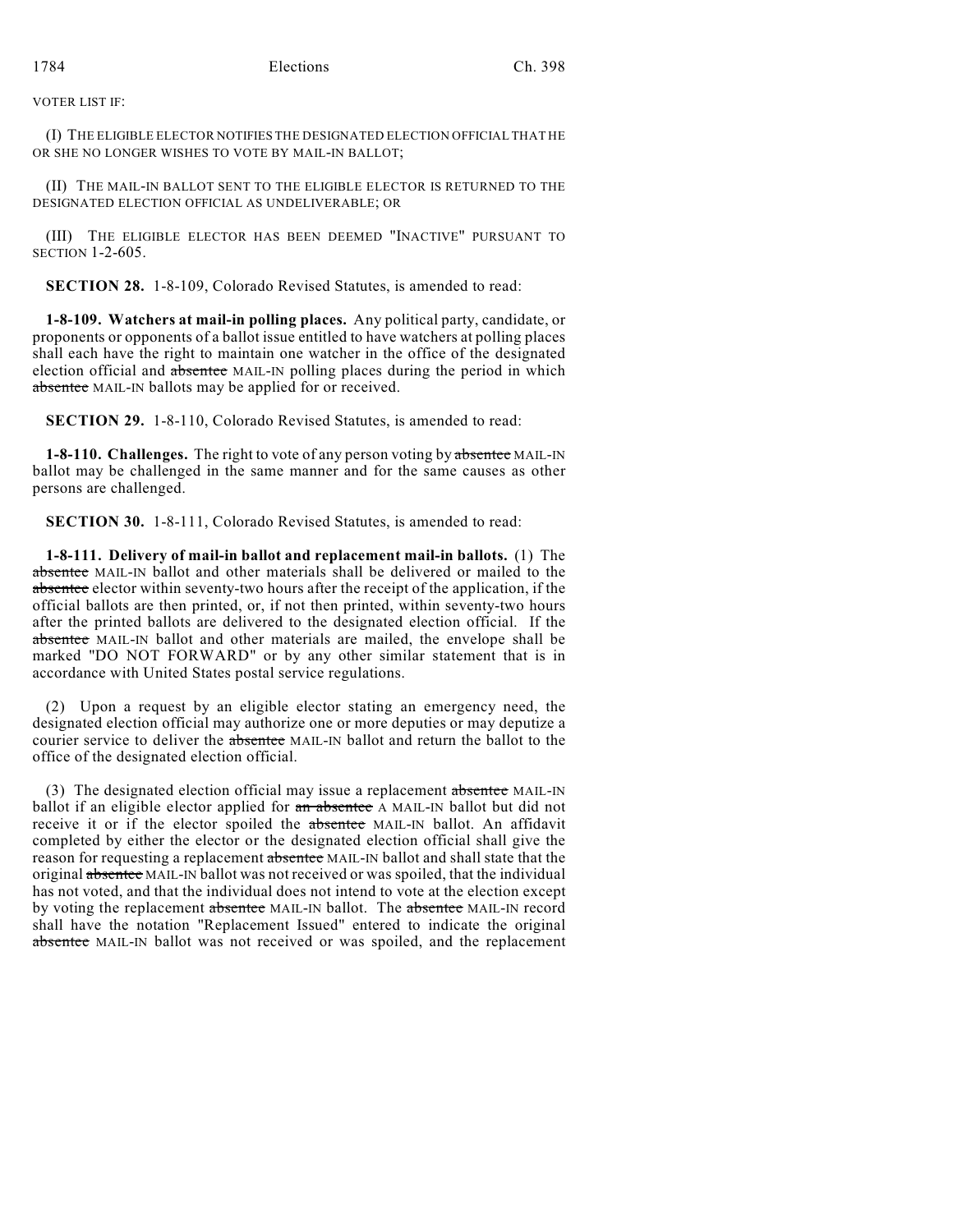absentee MAIL-IN ballot number shall be entered in the absentee MAIL-IN record. The first ballot returned by the elector shall be considered the elector's official ballot.

**SECTION 31.** 1-8-112 (1), Colorado Revised Statutes, is amended to read:

**1-8-112. Voting at group facilities.** (1) When more than five absentee MAIL-IN ballots are to be sent to the same group residential facility within a county, which includes, but is not limited to, nursing homes and senior citizen housing facilities, a committee consisting of one employee of the county clerk and recorder and, where available, a representative appointed by each of the major political parties shall deliver the absentee MAIL-IN ballots and return those ballots to the office of the county clerk and recorder.

**SECTION 32.** 1-8-113 (1) (a), (1) (d), (2), (3) (b), (3) (c), and (3) (d), Colorado Revised Statutes, are amended to read:

**1-8-113. Manner of mail-in voting - first-time voters casting a mail-in ballot after having registered by mail to vote.** (1) (a) Any eligible elector applying for and receiving an absentee A MAIL-IN ballot, in casting the ballot, shall make and subscribe to the self-affirmation on the return envelope. The elector shall then mark the ballot, fold the ballot or insert the ballot card in the special envelope provided for the purpose so as to conceal the marking, deposit it in the return envelope, enclose identification if required by subsection (3) of this section, and seal the envelope securely. The envelope may be delivered personally or mailed by the elector to the designated election official issuing the ballot, OR DELIVERED PERSONALLY BY THE ELECTOR DURING THE TIME EARLY VOTING IS MADE AVAILABLE PURSUANT TO SECTION 1-8-202 OR ON ELECTION DAY TO AN EARLY VOTERS' POLLING PLACE IN THE COUNTY IN WHICH THE ELECTOR IS REGISTERED TO VOTE. Alternatively, an elector may deliver the ballot to any person of the elector's own choice or to any duly authorized agent of the designated election official for mailing or personal delivery to the designated election official; except that no one person other than a duly authorized agent of the designated election official may receive more than five absentee MAIL-IN ballots in any election for mailing or delivery to the designated election official. All envelopes containing absentee MAIL-IN ballots shall be in the hands of the designated election official no later than 7 p.m. on the day of the election. Absentee MAIL-IN envelopes received after  $7 \text{ p.m.}$  on the day of the election but postmarked on or before the day of the election will remain sealed and uncounted, but the elector's registration record will not be canceled for failure to vote in a general election.

(d) If the return envelope received from an eligible elector described in subsection (3) of this section does not contain identification, the absentee MAIL-IN ballot shall be treated as a provisional ballot and shall be verified and counted in accordance with article 8.5 of this title.

(2) Upon receipt of  $\overline{a}$  and  $\overline{a}$  absentee A MAIL-IN ballot from an eligible elector, the designated election official shall write or stamp upon the envelope containing the ballot the date the envelope was received in the office. The designated election official shall safely keep and preserve all absentee MAIL-IN ballots unopened in a ballot box or transfer case that is locked and secured with a numbered seal until the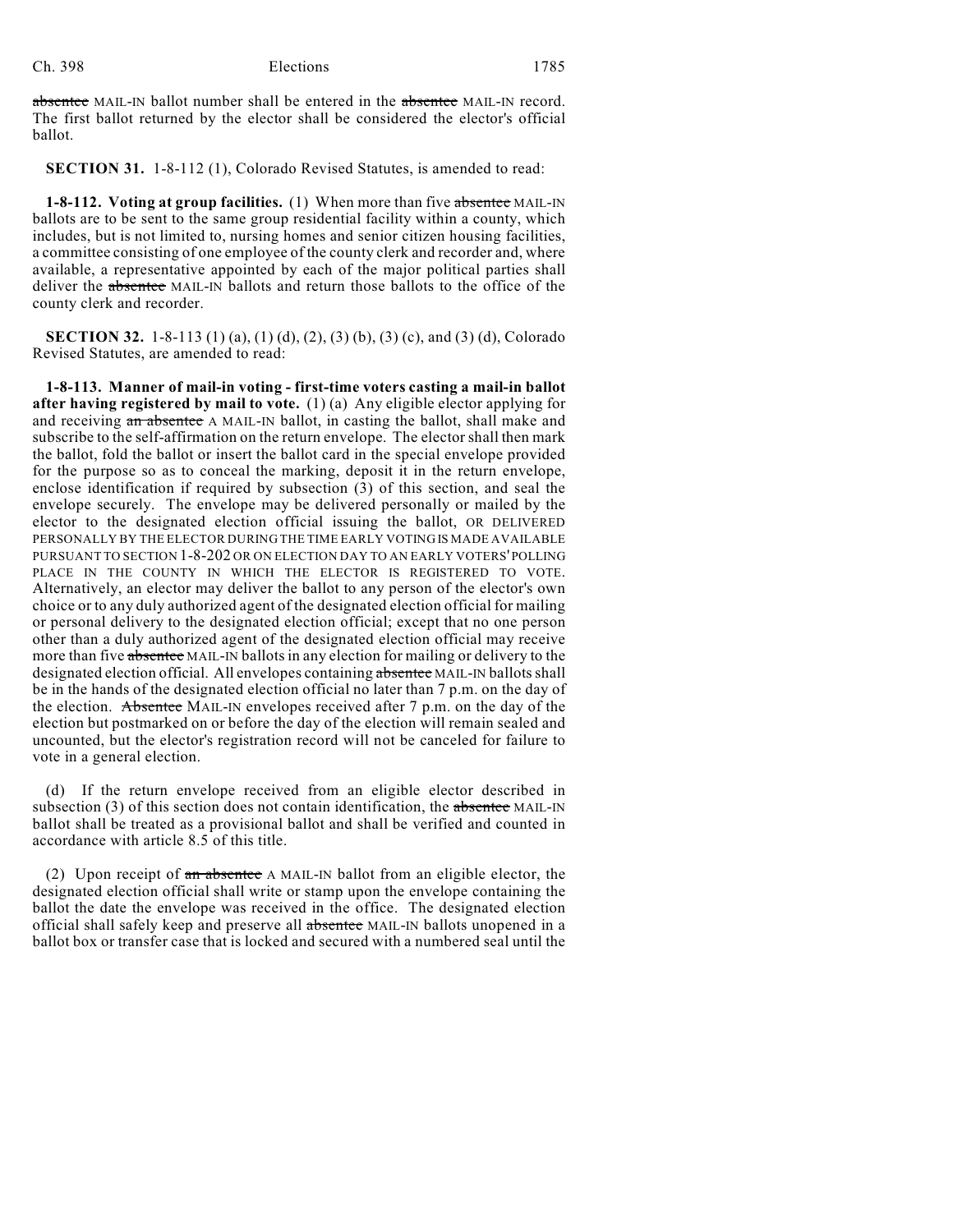| 1786 | Elections | Ch. 398 |
|------|-----------|---------|
|      |           |         |

time prescribed for delivery to the supply judge in accordance with section 1-8-303.

(3) (b) Any person who matches either of the descriptions specified in subparagraph (I) or (II) of paragraph (a) of this subsection  $(3)$  and intends to cast his or her ballot by absentee MAIL-IN ballot in accordance with the requirements of this article shall submit with his or her absentee MAIL-IN ballot a copy of identification within the meaning of section 1-1-104 (19.5).

(c) The designated election official shall include with the absentee MAIL-IN ballot written instructions advising an elector who matches the description specified in paragraph (a) of this subsection (3) of the manner in which the elector shall be in compliance with the requirements contained in paragraph (a) of this subsection (3).

(d) Any person who desires to cast his or her ballot by absentee MAIL-IN ballot but does not satisfy the requirements of paragraph (b) of thissubsection (3) may cast such ballot by voting absentee MAIL, and the ballot shall be treated as a provisional ballot in accordance with the requirements of article 8.5 of this title.

**SECTION 33.** 1-8-114, Colorado Revised Statutes, is amended to read:

**1-8-114. Self-affirmation on return envelope.** (1) The return envelope for the absentee MAIL-IN ballot shall have printed on it a self-affirmation substantially in the following form:

"I state under penalty of perjury that I am an eligible elector; that I reside at the address indicated on my application for an absentee A MAIL-IN ballot; that I have not and will not cast any vote in this election except by the enclosed ballot; and that my ballot is enclosed in accord with the provisions of the "Uniform Election Code of 1992".

.............................. ................................... Signature of voter"

(2) The signing of the self-affirmation on the return envelope for the absentee MAIL-IN ballot shall constitute an affirmation by the voter, under penalty of perjury, that the facts stated in the self-affirmation are true.

(3) Assistance to absentee MAIL-IN voters may be given by any person selected by the absentee MAIL-IN voter. No person other than an elector authorized by the designated election official pursuant to sections 1-8-112 and 1-8-205 shall be permitted to assist more than one absentee MAIL-IN voter and unless the person is at least eighteen years of age and is the spouse, parent, grandparent, sibling, or child of the absentee MAIL-IN voter seeking assistance. No elector who assists an absentee A MAIL-IN voter shall attempt to persuade or unreasonably influence the voter to vote in a particular manner while the absentee MAIL-IN voter is voting.

**SECTION 34.** 1-8-114.5 (1) (a), (2) (c), and (3), Colorado Revised Statutes, are amended to read:

**1-8-114.5. Verification of signatures.** (1) (a) Except as provided in paragraph (b) of this subsection (1), in every statewide primary and general election held in 2006 or any subsequent year, an election judge shall compare the signature on the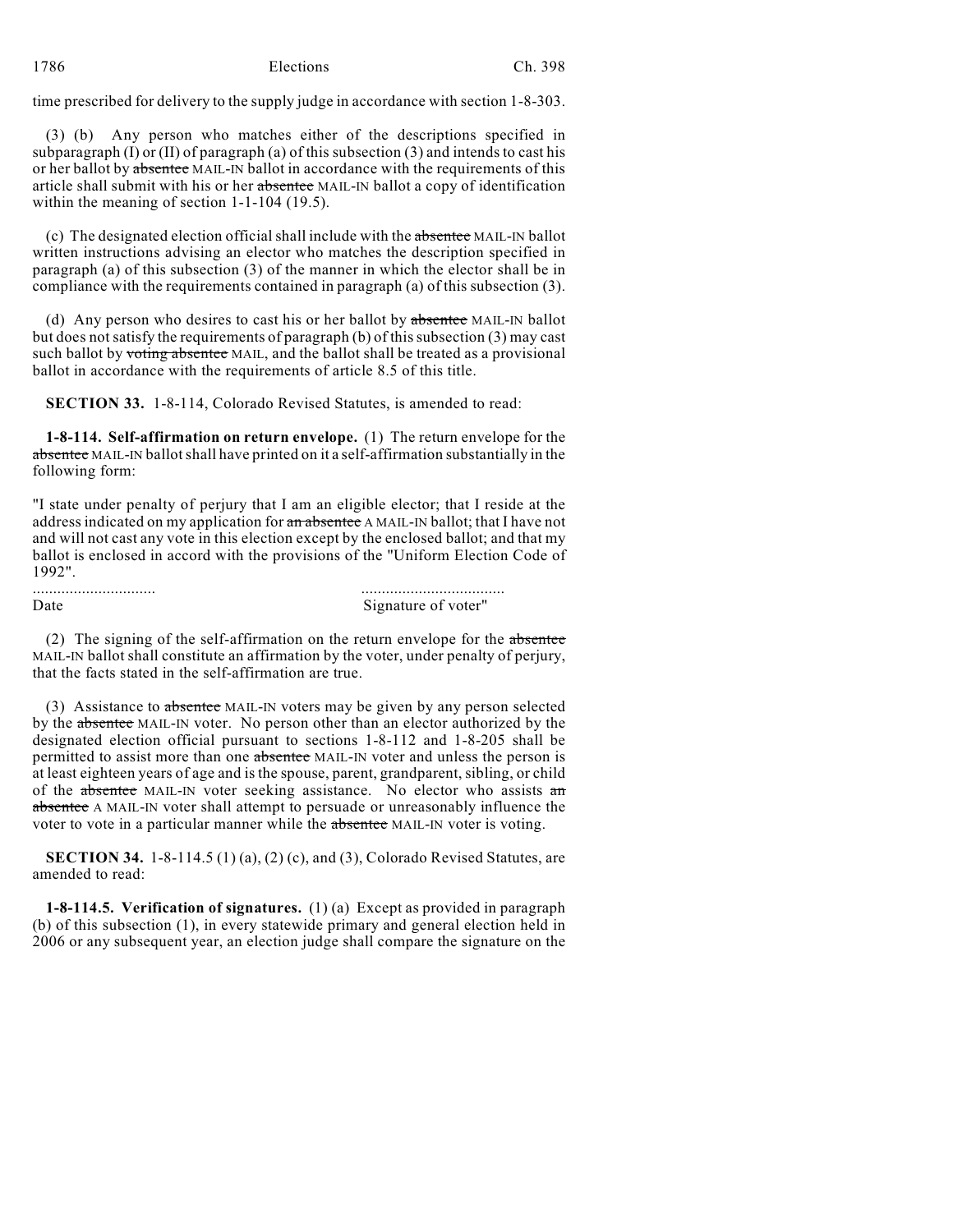self-affirmation on each return envelope of each absentee MAIL-IN ballot with the signature of the eligible elector on file in the office of the county clerk and recorder in accordance with subsection (2) of this section.

(2) (c) In the case of a disagreement among the election judges as to whether the signature of an eligible elector on the self-affirmation on the return envelope matches the signature of the eligible elector on file with the county clerk and recorder pursuant to the procedures specified in paragraph (a) of this subsection (2), the absentee MAIL-IN ballot contained in the return envelope shall be counted in accordance with the requirements of part 3 of this article.

(3) If the election judge determines that the signature of an eligible elector on the self-affirmation matches the elector's signature on file with the county clerk and recorder, the election judge shall follow the procedures specified in part 3 of this article pertaining to the counting of absentee MAIL-IN ballots.

**SECTION 35.** 1-8-115 (1), (2), (4), (5) (a), and (5) (b), Colorado Revised Statutes, are amended to read:

**1-8-115. Emergency mail-in voting.** (1) (a) In the event an eligible elector or a member of an eligible elector's immediate family, related by blood or marriage to the second degree, is confined in a hospital or place of residence on election day and the confinement occurred because of conditions arising after the last day to apply for an absentee A MAIL-IN ballot, the elector may request in a personally signed written statement that the designated election official send an absentee A MAIL-IN ballot with the word "EMERGENCY" stamped on the stubs. The designated election official shall deliver the emergency absentee MAIL-IN ballot, at the official's office during the regular hours of business, to any authorized representative of the elector. For the purposes of this paragraph (a), "authorized representative" means a person who possesses a written statement from the elector containing the elector's signature, name, and address indicating that the elector is or will be confined in a hospital or place of residence on election day, and requesting that the emergency absentee ballot be given to the authorized person as identified by name and address. The authorized person shall acknowledge receipt of the emergency absentee MAIL-IN ballot with a signature, name, and address.

(b) A request for an emergency absentee MAIL-IN ballot under this section shall be made before 5 p.m. on the day of the election, and the ballot shall be returned no later than 7 p.m. on the day of the election.

(c) If the eligible elector is unable to have an authorized representative pick up the ballot at the office of the designated election official and deliver it to the eligible elector, the designated election official shall deliver an absentee A MAIL-IN ballot to the eligible elector by electronic transfer in accordance with the rules of the secretary of state. If the absentee MAIL-IN ballot is delivered to the eligible elector by electronic transfer, the eligible elector may return the ballot by electronic transfer as set forth in subsection (5) of this section.

(2) Any eligible elector, including any election official, who is unable to go to the polls because of conditions arising after the closing date for absentee MAIL-IN ballot applications which THAT will result in the elector's absence from the precinct on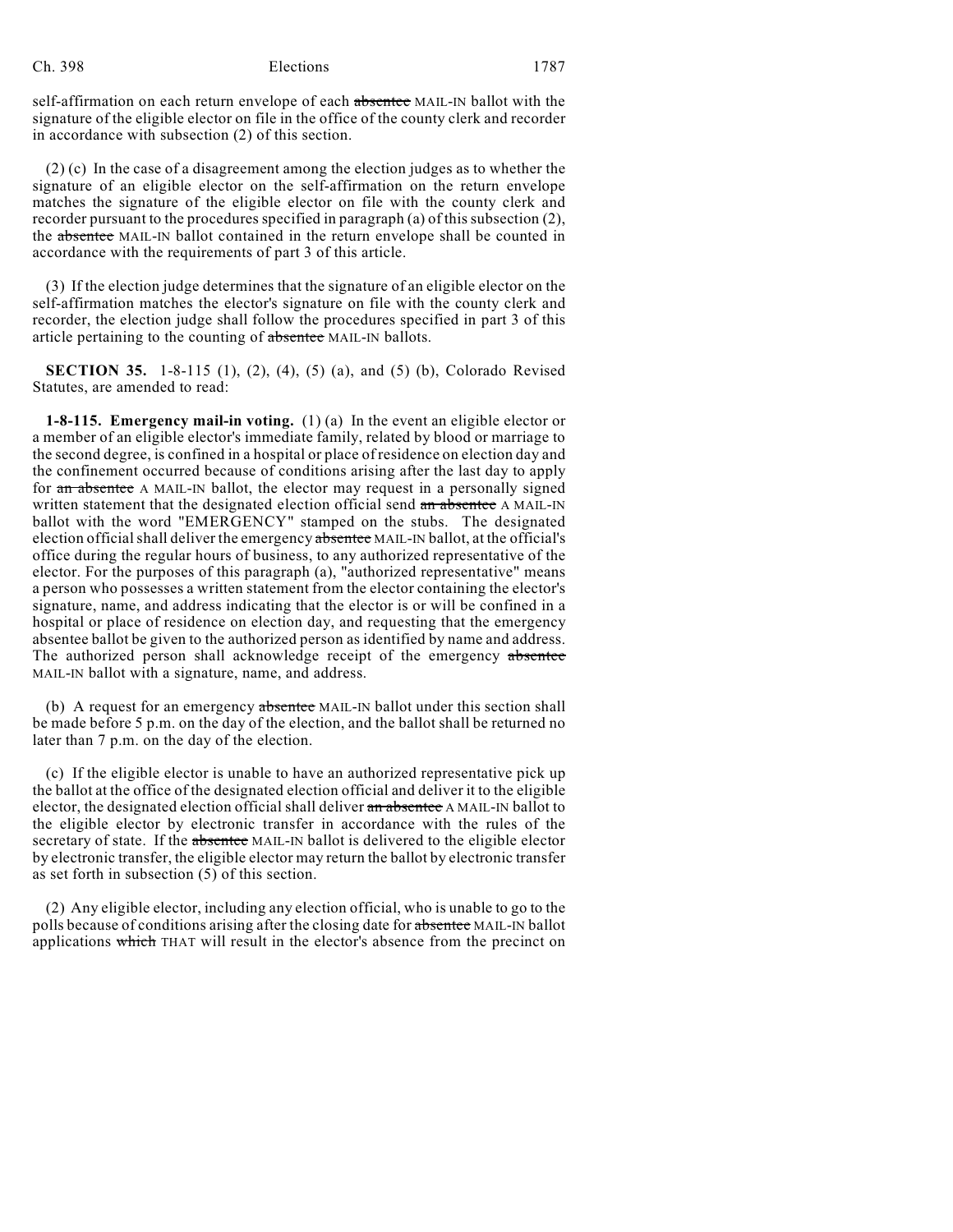### 1788 Elections Ch. 398

election day may apply at the office of the designated election official for an emergency absentee MAIL-IN ballot. Upon receipt of an affidavit signed by the elector on a form provided by the designated election official and attesting to the fact that the elector will be absent from the precinct on election day because of conditions arising after the last day to apply for an absentee A MAIL-IN ballot, the designated election official shall provide the elector with an absentee A MAIL-IN ballot with the word "EMERGENCY" stamped on the stubs. The request for the ballot shall be made, and the ballot shall be voted at the designated election official's office or outside of the office and returned, by 7 p.m. on the day of the election.

(4) If, following the procedure set forth in this section, the designated election official is unable to provide an absentee A MAIL-IN ballot to an elector, the designated election official shall seek authority from the secretary of state to provide an absentee A MAIL-IN ballot to the elector by electronic transfer in accordance with the election rules of the secretary of state. If the absentee MAIL-IN ballot is delivered to the eligible elector by electronic transfer, the eligible elector may return the ballot by electronic transfer as set forth in subsection (5) of this section.

(5) (a) If an absentee A MAIL-IN ballot is delivered to an eligible elector by electronic transfer pursuant to paragraph (c) of subsection (1) of this section or subsection (4) of this section, the eligible elector may return the voted ballot to the designated election official by electronic transfer. In order to be counted, the returned ballot shall be received in the office of the designated election official by 7 p.m. on election day. Once the ballot is received by the designated election official, a bipartisan team of judges shall duplicate the ballot, and the ballot shall be counted as all other absentee MAIL-IN ballots. Duplicating judges shall not reveal how the elector has cast his or her ballot.

(b) Any elector who receives an absentee A MAIL-IN ballot by electronic transfer pursuant to paragraph (c) of subsection (1) of this section or subsection (4) of this section shall be informed in the instructions for completing the ballot that, if the ballot is returned by electronic transfer, the ballot will not be a confidential ballot.

**SECTION 36.** 1-8-116 (1), (3), (4), and (5), Colorado Revised Statutes, are amended to read:

**1-8-116. Special write-in blank mail-in ballots.** (1) A citizen who resides or is traveling outside the United States, who is a registered elector in this state prior to his or her departure, and who qualifies pursuant to this section may apply to the county clerk and recorder for a special write-in blank absentee MAIL-IN ballot to vote at a primary, general, coordinated, or congressional vacancy election, regardless of whether the elector has previously submitted an absentee ballot application for the election. An application for a special write-in blank absentee MAIL-IN voter ballot shall contain a statement by the registered elector that due to military or other contingencies that preclude normal mail delivery, as specified by the elector, the elector believes that he or she cannot vote an absentee A MAIL-IN ballot during the normal period provided by this part 1. An application made pursuant to this section that is received by the designated election official prior to the fifty-seventh day before the election shall be kept and processed on or after the fifty-seventh day before the election.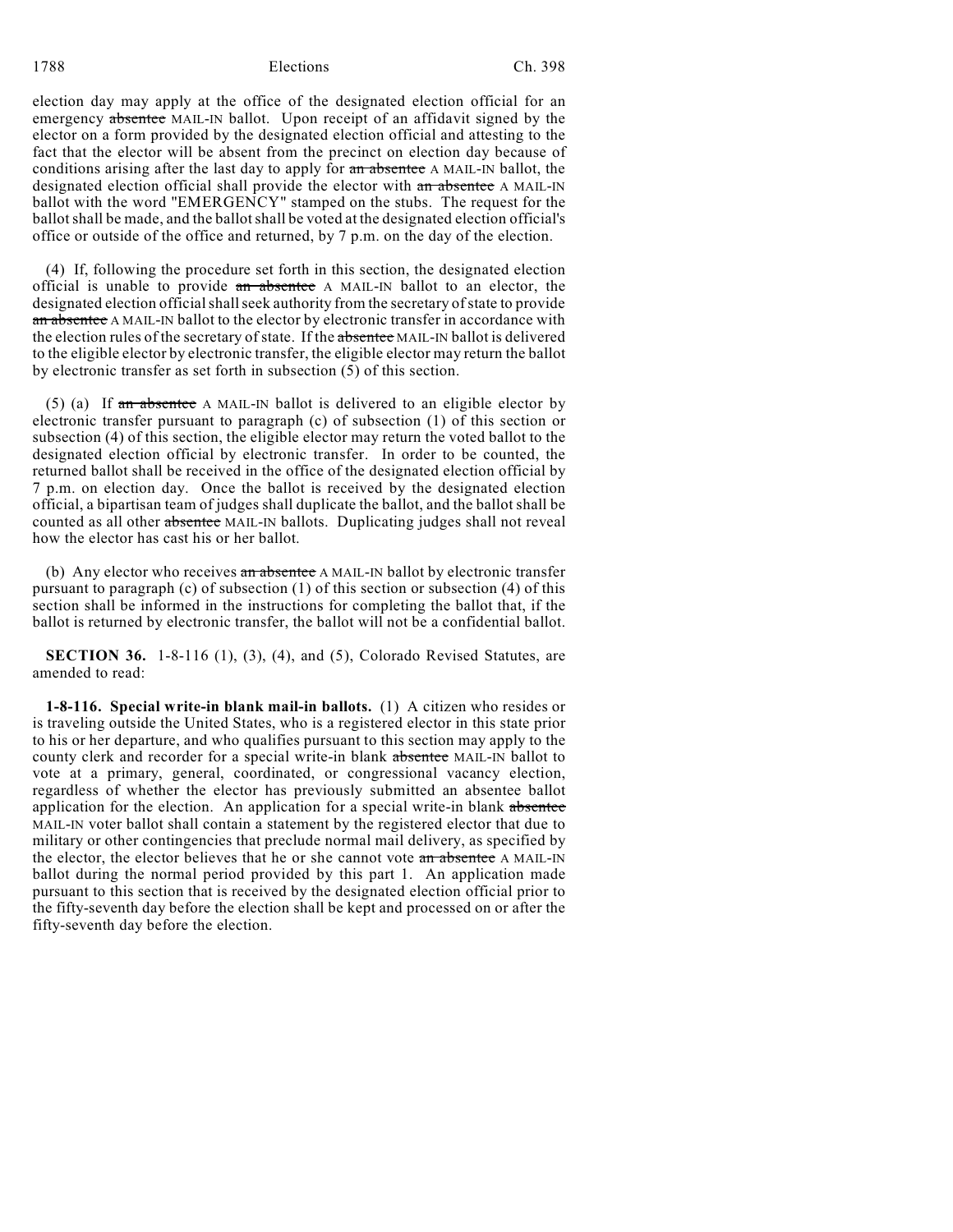(3) On the special write-in blank absentee MAIL-IN ballot, the registered elector may designate his or her candidate by writing in the name of the candidate or by writing in the name of a political party or political organization, in which case the ballot shall be counted for the candidate of that political party or political organization. Any abbreviation, misspelling, or other minor variation in the form of the name of the candidate, political party, or political organization shall be disregarded in determining the validity of the ballot as long as the intention of the registered elector can be ascertained.

(4) (a) If both a federal write-in blank absentee ballot pursuant to section 1-8-117 and a special write-in blank absentee MAIL-IN ballot pursuant to this section are returned by the voter, the federal write-in absentee ballot shall be deemed void, and votes shall be counted from the special write-in blank absentee MAIL-IN ballot only.

(b) If both an absentee A MAIL-IN ballot and a special write-in blank absentee MAIL-IN ballot are returned, the special write-in blank absentee MAIL-IN ballot shall be deemed void, and votes shall be counted from the absentee MAIL-IN ballot only.

(5) Special write-in blank absentee MAIL-IN ballots shall be counted in accordance with section 1-8-302.

**SECTION 37.** 1-8-117 (3), (4) (a), and (5), Colorado Revised Statutes, are amended to read:

**1-8-117. Federal write-in absentee ballots pursuant to the "Uniformed and Overseas Citizens Absentee Voting Act".** (4) (a) In accord with the "Uniformed and Overseas Citizens Absentee Voting Act", Public Law 99-410, the federal write-in absentee ballot shall be provided to an eligible elector who has applied for a Colorado absentee MAIL-IN ballot but believes that he or she will be unable to vote and return the ballot by normal mail delivery within the period of time provided for the state absentee COLORADO MAIL-IN ballot.

**SECTION 38.** The introductory portion to 1-8-118 (1), Colorado Revised Statutes, is amended to read:

**1-8-118. Opt-out from mail-in ballot requirements.** (1) In the case of any general election in which registered electors who live in specified precincts in a particular county are required to cast their ballots by mail in the form of absentee MAIL-IN ballots in accordance with the requirements of this part 1, the clerk and recorder of the county shall notify such electors that they may opt-out from casting their ballots in such manner. In such cases, the clerk and recorder shall further direct such electors to cast their ballots by any of the following means:

**SECTION 39.** 1-8-205 (1), Colorado Revised Statutes, is amended to read:

**1-8-205. Procedures and personnel for early voters' polling place.** (1) (a) EXCEPT AS PROVIDED IN PARAGRAPH (b) OF THIS SUBSECTION (1), the early voters' polling place shall be open during the time for early voting as provided in section 1-8-202.

(b) EACH COUNTY CLERK AND RECORDER SHALL PROVIDE ONE OR MORE EARLY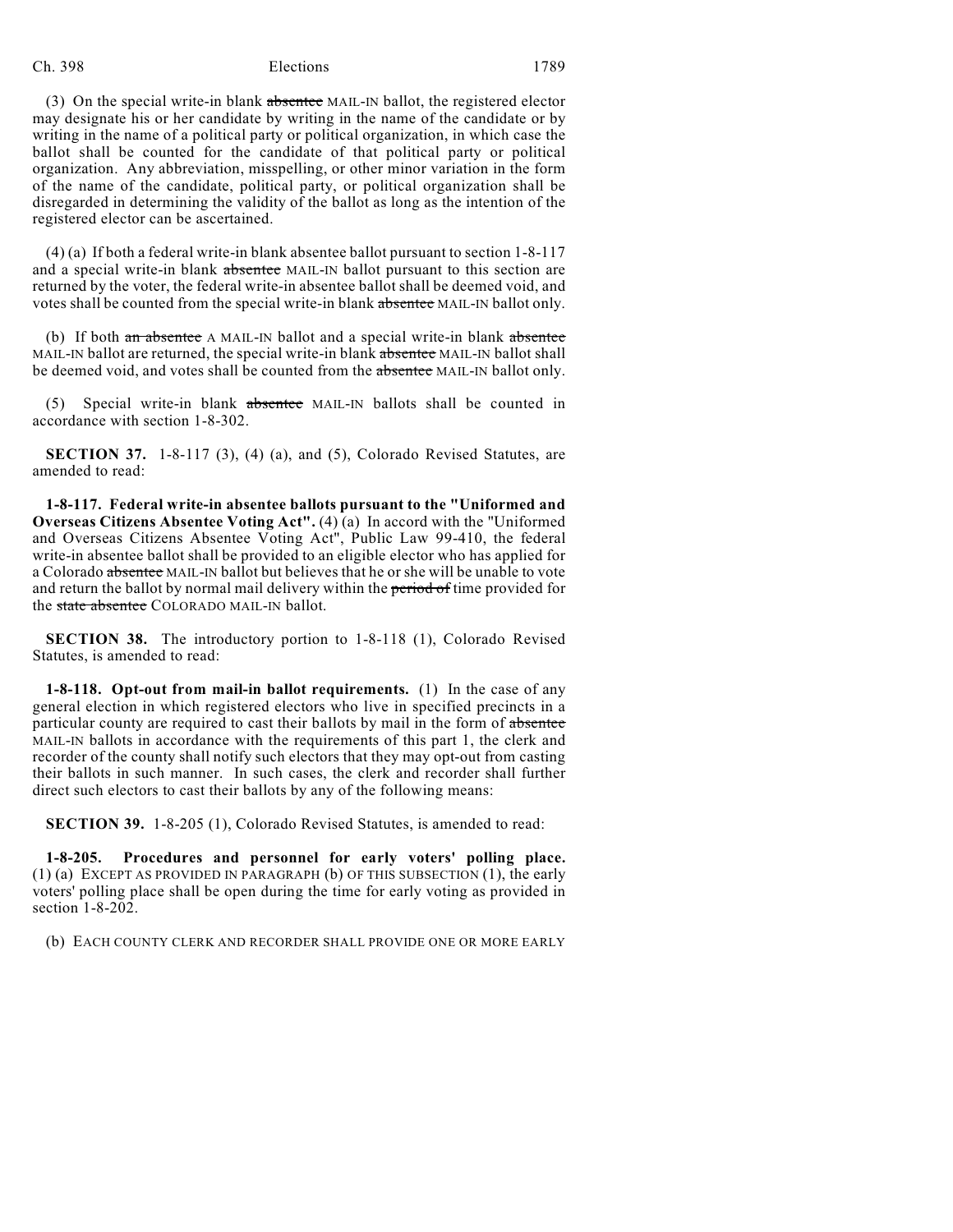VOTERS' POLLING PLACES DURING THE HOURS OF VOTING ON ELECTION DAY FOR THE PURPOSE OF RECEIVING MAIL-IN BALLOTS THAT ARE PERSONALLY DELIVERED BY AN ELECTOR PURSUANT TO SECTION 1-8-113.

**SECTION 40.** 1-8-208 (1), Colorado Revised Statutes, is amended to read:

**1-8-208. Manner of early voting.** (1) An eligible elector who receives an early voters' ballot may cast the ballot in the early voters' polling place, as provided in this part 2. Ballot boxes for early voting shall be locked and sealed each night with a numbered seal under the supervision of the election judges or watchers, and the keys shall remain in the possession of the designated election official until transferred to the supply judge for the absentee MAIL-IN and early voters' counting place for preparation for counting and tabulating pursuant to section 1-8-303. When a seal is broken, the designated election official and a person who shall not be of the same political party as the designated election official shall record the number of the seal, and maintain the seal along with an explanation of the reasons for breaking the seal.

**SECTION 41.** 1-8-209 (1) and (2) (a), Colorado Revised Statutes, are amended to read:

**1-8-209. Casting early voters' ballot.** (1) Except as provided in subsection (2) of this section, the voting machines, electronic voting machines, or ballot boxes used for the casting of early ballots shall remain locked and secured with a numbered seal, and the tabulation of the votes cast shall remain unknown until the time prescribed in section 1-8-302 for counting absentee MAIL-IN and early voters' ballots. Alternatively, for any electronic voting equipment, the ballot boxes shall be opened each night, and the voted ballots shall be placed in a transfer case that is locked and secured with a numbered seal. A record shall be maintained consisting of the date, number of ballots, and seal number of each ballot box and transfer case until each ballot box and transfer case is transferred to the supply judge for the absent voters' polling place for preparation for counting and tabulating pursuant to section 1-8-303. When a seal is broken, the designated election official and a person who shall not be of the same political party as the designated election official shall record the number of the seal and maintain the seal along with an explanation of the reasons for breaking the seal. During the time the early voters' polling place is not open, the designated election official shall have the custody and keys of any voting machine or electronic voting equipment being used for the casting of early ballots, except for those direct record early voting electronic voting machines being reused at the polling place on election day as provided in subsection (2) of this section. The voting machines or electronic voting machines used for the casting of early ballots shall not be used for the further counting of absentee MAIL-IN ballots, as provided in sections 1-8-305 and 1-8-306.

(2) (a) Direct record electronic voting machines utilized for casting of early ballots may be reused for the casting of votes at the polling place on election day. The designated election official shall place in a locked and secured location all direct record electronic voting machine cartridges that record early votes cast on such voting machines that are to be reused at the polling place on election day. The tabulation of early votes cast and recorded on such cartridges shall remain unknown until the time prescribed in section 1-8-302 for counting absentee MAIL-IN and early voters' ballots.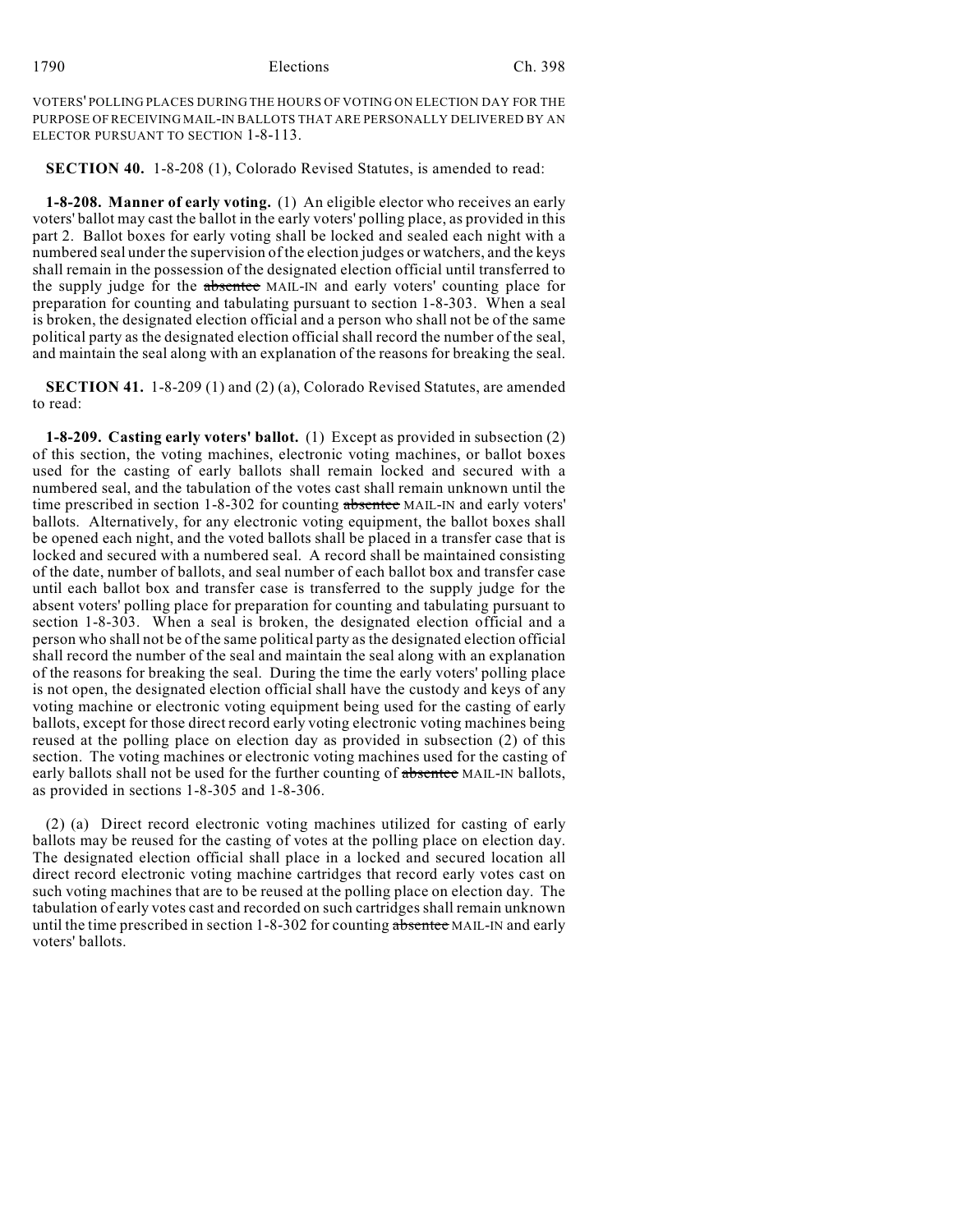# **SECTION 42.** 1-8-301, Colorado Revised Statutes, is amended to read:

**1-8-301. Appointment of election judges for counting mail-in and early ballots.** (1) If, in any political subdivision, the designated election official has mailed or delivered absentee MAIL-IN ballots to five hundred or more electors, the designated election official shall appoint, in addition to the receiving judges appointed as provided in section 1-8-205, at least three counting judges, not more than two of whom shall be from any one political party and whose powers and duties shall be the same as provided in section 1-7-305 for counting judges in precinct polling places. For each additional five hundred absentee MAIL-IN ballots so mailed or delivered, the designated election official may appoint additional counting judges as needed.

(2) In all political subdivisions in which electronic or electromechanical voting systems are used, the designated election official, for each five hundred absentee MAIL-IN ballots mailed or delivered, may appoint, in addition to the receiving judges appointed as provided in section 1-8-205, five counting judges, not more than three of whom shall be from any one political party in a partisan election.

(3) In political subdivisions to which this section applies, the designated election official shall make the appointments so that one major political party is represented by a majority of election judges on the absentee MAIL-IN receiving board and the other major political party is represented by a majority of election judges on the absentee MAIL-IN counting board of the county. The designated election official shall appoint those electors certified by the county party chairpersons of the major political parties to the designated election official as absentee MAIL-IN receiving judges and absentee MAIL-IN counting judges. If an elector certified by a major political party is not willing or able to serve, then the major political party that certified the elector may certify a replacement judge to the designated election official. If the major political parties do not certify a sufficient number of absentee MAIL-IN receiving and counting judges to the designated election official, the designated election official may appoint a sufficient number of qualified electors to serve as absentee MAIL-IN receiving and counting judges.

(4) In all political subdivisions to which this section applies, where the designated election official has appointed one or more student election judges pursuant to article 6 of this title, the student election judge shall be appointed to serve as a judge for the purpose of counting absentee MAIL-IN and early ballots pursuant to this section; except that the student election judge need not satisfy any party affiliation required of election judges by this section.

**SECTION 43.** 1-8-302 (2), Colorado Revised Statutes, is amended to read:

**1-8-302. Hours mail-in and early voters' counting place open for receiving and counting ballots.** (2) The election officials at the absentee MAIL-IN and early voters' counting place may receive, cast, and prepare for tabulation absentee MAIL-IN and early voters' ballots delivered and turned over to them by the designated election official. Counting of the absentee MAIL-IN and early voters' ballots may begin ten days prior to the election and continue until counting is completed. The election officials in charge of the absentee MAIL-IN ballot counting place shall take all precautions necessary to ensure the secrecy of the counting procedures, and no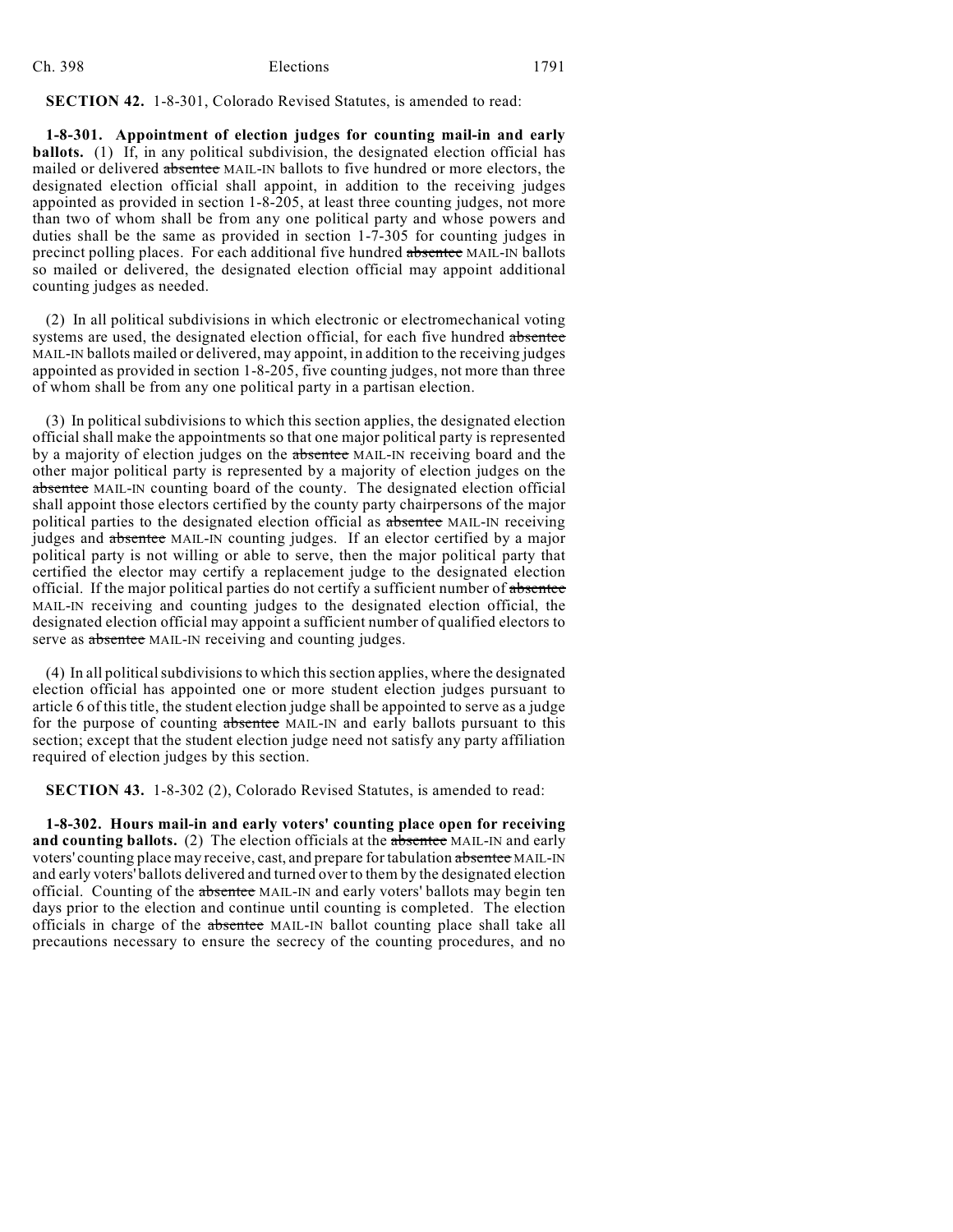information concerning the count shall be released by the election officials or watchers until after 7 p.m. on election day.

**SECTION 44.** 1-8-303, Colorado Revised Statutes, is amended to read:

**1-8-303. Delivery of mail-in and early voters' ballots to supply judge.** At any time during the ten days prior to and including the election day, the designated election official shall deliver to the judges of the absentee MAIL-IN and early voters' ballot counting place all the absentee MAIL-IN envelopes received up to that time in packages or in ballot boxes that are locked and secured with a numbered seal together with the signed applications for the absentee MAIL-IN ballots, the count and the list of absentee MAIL-IN and early electors, and the record of absentee MAIL-IN ballots as provided for in section 1-8-108 for which a receipt will be given. The designated election official shall continue to deliver any envelopes containing absentee MAIL-IN ballots that may be received thereafter up to and including 7 p.m. on election day. On the sealed packages and boxes of absentee MAIL-IN envelopes shall be printed or written "This package (or box) contains ...... (number) absentee MAIL-IN envelopes." With the envelopes, the designated election official shall deliver to the supply judge written instructions, which shall be followed by the election judges in casting and counting the ballots, and all the lists, records, and supplies needed for tabulating, recording, and certifying the absentee MAIL-IN and early voters' ballots.

**SECTION 45.** 1-8-304 (1) (a), (1) (c), and (3), Colorado Revised Statutes, are amended to read:

**1-8-304. Preparing to count mail-in ballots - rejections.** (1) (a) Before opening any absentee MAIL-IN ballot, one of the receiving judges, in the presence of a majority of the receiving judges, shall inspect the self-affirmation on the return envelope and, in an election coordinated by the county clerk and recorder, compare the signature on the self-affirmation with the signature of the eligible elector on file in the county clerk and recorder's office.

(c) If the self-affirmation is valid, the receiving judge shall tear open the envelope without defacing the self-affirmation or mutilating the enclosed ballot. One of the election judges shall enter or verify the name of the absentee MAIL-IN voter in the pollbook, and another election judge shall deposit the ballot in the ballot box.

(3) If it appears to the election judges, by sufficient proof, that  $a_n$  absentee A MAIL-IN ballot sent to an elector who died after requesting the ballot contains a forged affidavit, the envelope containing the ballot of the deceased absentee MAIL-IN voter shall not be opened, and the election judges shall make notation of the death and fraudulent signature on the back of the envelope. The ballot shall be forwarded to the district attorney for investigation of a violation of section 1-13-106. If  $\pi$ absentee A MAIL-IN envelope contains more than one marked ballot of any one kind, none of the ballots shall be counted, and the election judges shall write the reason for rejection on the back of the ballots.

**SECTION 46.** 1-8-305 (1), (2) (a), and (2) (c), Colorado Revised Statutes, are amended to read: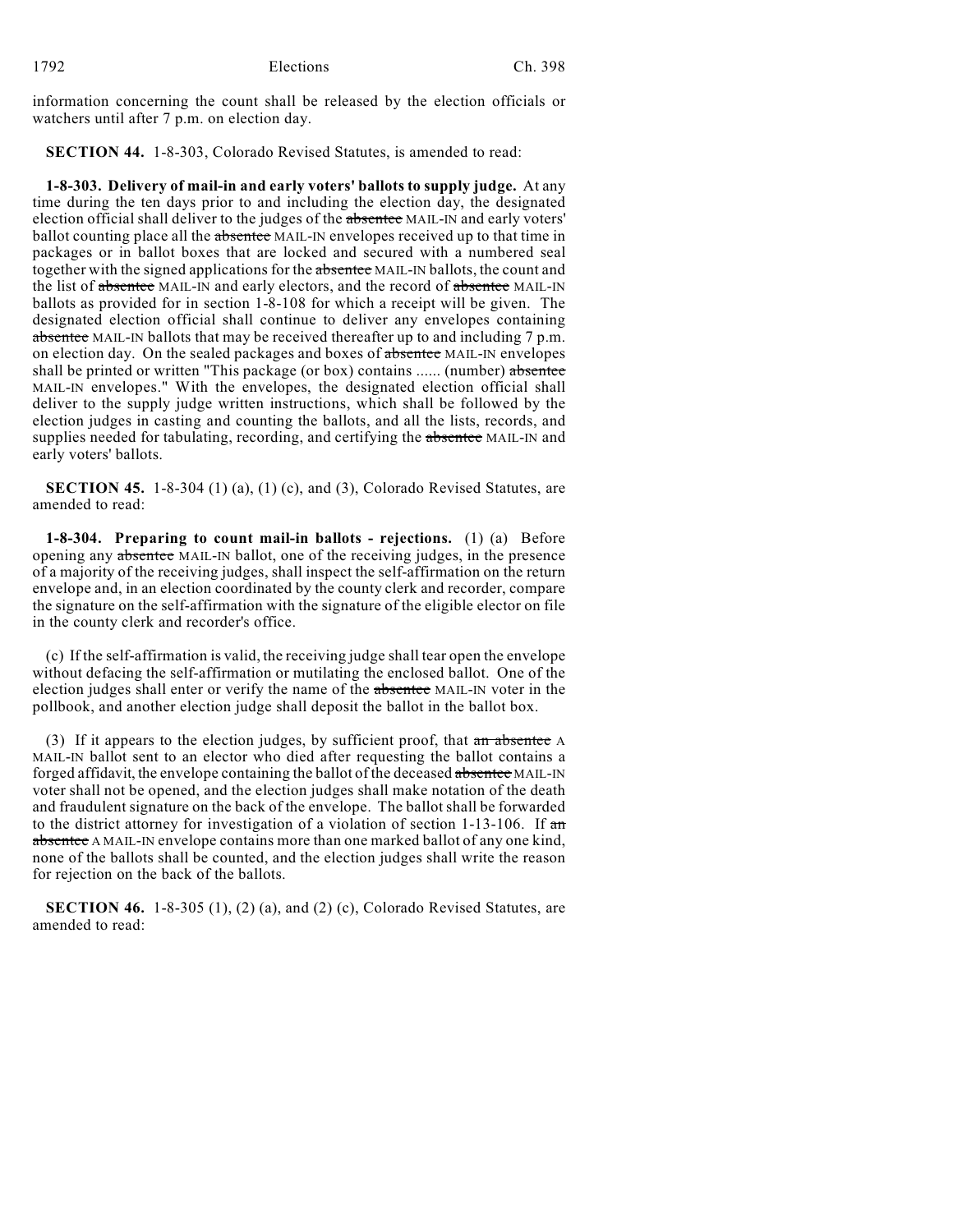**1-8-305. Counting mail-in and early voters' ballots - partisan elections.** (1) Absentee MAIL-IN and early voters' ballots shall be counted after delivery of the ballots as provided in section 1-8-303 and after preparation of the ballots as provided in section 1-8-304.

(2) Absentee MAIL-IN and early voters' ballots shall be counted in one of the following ways:

(a) In counties that use paper ballots, the absentee MAIL-IN and early voters' ballots may be counted in the manner provided in section 1-7-307 for counting paper ballots.

(c) Any county may use electronic vote-tabulating equipment for the counting of absentee MAIL-IN ballots in the same manner provided for the counting of precinct ballots in part 6 of article 5 and parts 4 and 5 of article 7 of this title.

**SECTION 47.** The introductory portion to 1-8-306 (1) and 1-8-306 (1) (a) and (1) (c), Colorado Revised Statutes, are amended to read:

**1-8-306. Counting mail-in and early voters' ballots - nonpartisan elections.** (1) After delivery of the ballots as provided in section 1-8-303 and after preparation of the ballots as provided in section 1-8-304, the absentee MAIL-IN and early voters' ballots shall be counted in one of the following ways:

(a) In political subdivisions that use paper ballots, the absentee MAIL-IN and early voters' ballots may be counted in the manner provided in section 1-7-307 for counting paper ballots.

(c) Any political subdivision may use electronic vote-tabulating equipment for the counting of absentee MAIL-IN ballots in the same manner provided for the counting of precinct ballots in part 6 of article 5 and parts 4 and 5 of article 7 of this title.

**SECTION 48.** 1-8-307, Colorado Revised Statutes, is amended to read:

**1-8-307. Casting and counting - electronic system.** In political subdivisions using a ballot card electronic voting system, absentee MAIL-IN and early voters' ballots may be cast on paper ballots and counted as provided in section 1-7-307 or may be cast on ballot cards and counted by electronic voting equipment as provided in part 6 of article 5 and parts 4 and 5 of article 7 of this title, or both methods may be used.

**SECTION 49.** Part 3 of article 8 of title 1, Colorado Revised Statutes, is amended BY THE ADDITION OF A NEW SECTION to read:

**1-8-307.5. Voter verification - mail-in ballot information.** EACH COUNTY CLERK AND RECORDER SHALL MAINTAIN THE CAPABILITY FOR PROVIDING ELECTORS, UPON REQUEST, WITH INFORMATION ON WHETHER THE MAIL-IN BALLOT CAST BY THE ELECTOR WAS RECEIVED BY THE CLERK, INCLUDING, BUT NOT LIMITED TO AN ON-LINE MAIL-IN BALLOT TRACKING SYSTEM OR RESPONSE BY OTHER ELECTRONIC OR TELEPHONIC MEANS.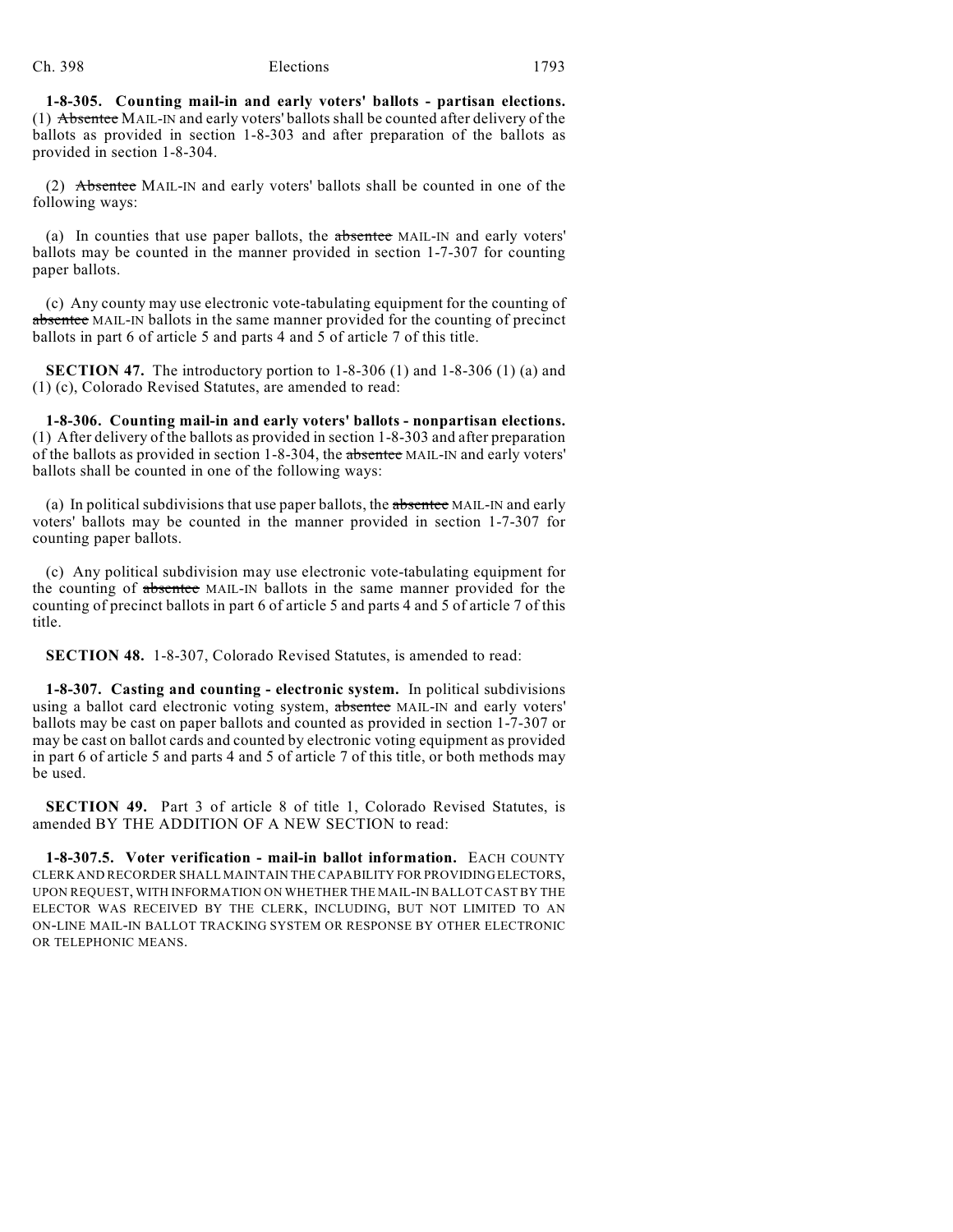**SECTION 50.** 1-8-308, Colorado Revised Statutes, is amended to read:

**1-8-308. Certificate of mail-in and early voters' ballots cast - survey of returns.** (1) Upon the completion of the count of absentee MAIL-IN and early voters' ballots, the election judges shall make the certificate and perform all the official acts required by sections 1-7-601 and 1-7-602.

(2) Upon the survey of the returns of the political subdivision by the board of canvassers formed pursuant to section 1-10-101 or 1-10-201, the board shall include in its abstract of votes the votes cast in the early voters' polling place and counted at the absentee MAIL-IN and early voters' counting place in the manner provided for abstracting votes cast and counted at precinct polling places, as provided in article 10 of this title.

(3) (a) Beginning with the 2008 general election, and for all elections thereafter, the returns certified by the judges and the abstract of votes cast certified by the canvass board shall indicate the number of votes cast by early voters' or absentee MAIL-IN ballot in each precinct for each candidate and for and against each ballot issue and ballot question and the number of ballots rejected, except as otherwise provided in paragraph (b) of this subsection (3).

(b) If the total number of votes cast and counted in any precinct by early voters' and absentee MAIL-IN ballot is less than ten, the returns for all such precincts in the political subdivision shall be reported together.

**SECTION 51.** 1-8-309, Colorado Revised Statutes, is amended to read:

**1-8-309. Return of mail-in and early voters' registration list.** The absentee MAIL-IN and early voters' registration list shall be returned to the designated election official with the certificate required to be filed by section 1-8-308.

**SECTION 52.** 1-8-310, Colorado Revised Statutes, is amended to read:

**1-8-310. Preservation of rejected mail-in and early voters' ballots.** All absentee MAIL-IN identification envelopes, ballot stubs, and absentee MAIL-IN and early voters' ballots rejected by the election judges in accordance with the provisions of section 1-8-304 shall be returned to the designated election official. All absentee MAIL-IN ballots received by the designated election official after 7 p.m. on the day of the election, together with the rejected absentee MAIL-IN and early voters' ballots returned by the election judges as provided in this section, shall remain in the sealed identification envelopes and shall be destroyed later as provided in section 1-7-802.

**SECTION 53.** 1-8-311, Colorado Revised Statutes, is amended to read:

**1-8-311. Maintenance of records of mail-in and early voting - transmittal of such lists to secretary of state.** The designated election official shall maintain a record identifying the name and voting address of each elector who casts a ballot by absentee MAIL-IN or early voting at any election.

**SECTION 54.** 1-8.5-101 (3), Colorado Revised Statutes, is amended to read: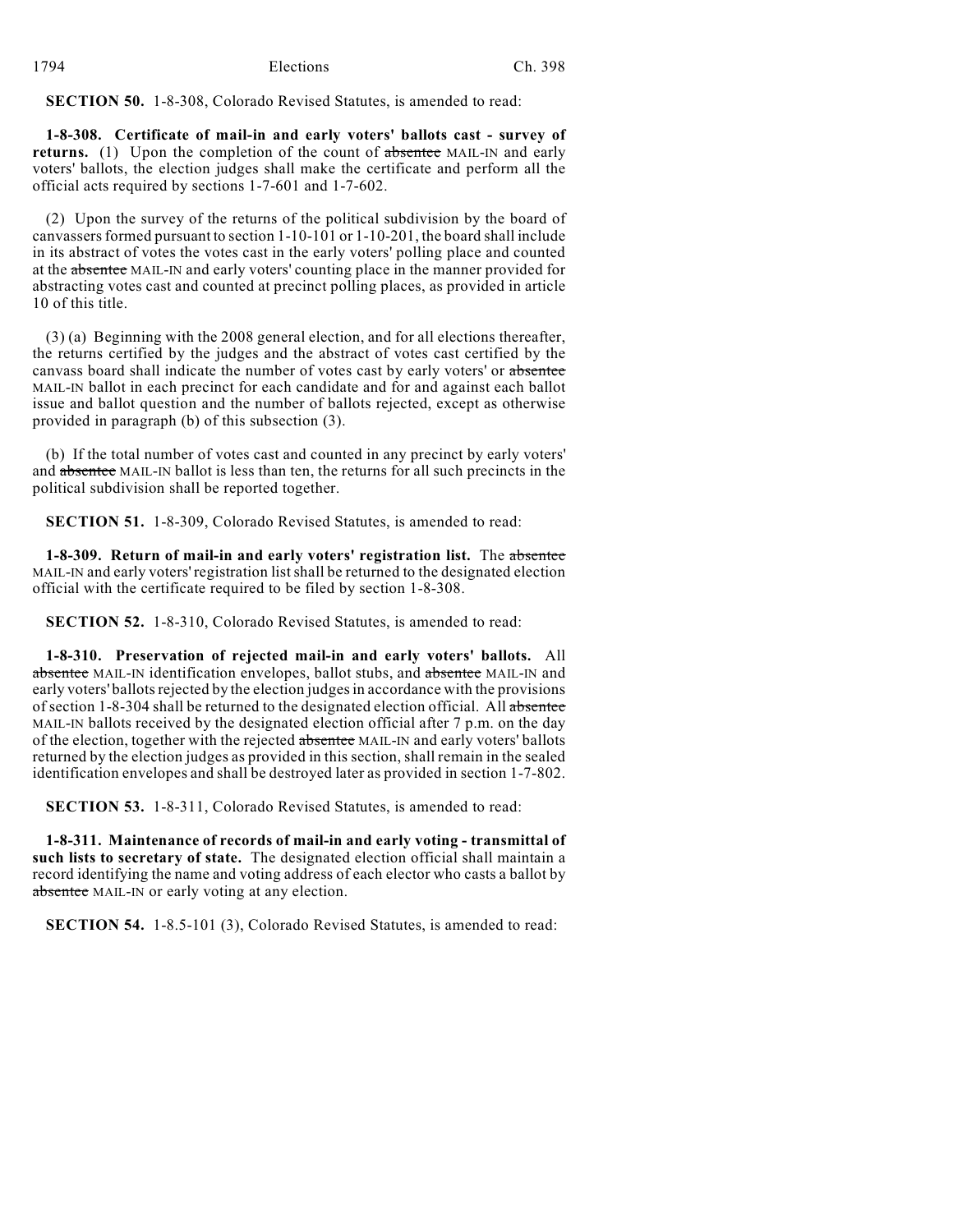**1-8.5-101. Provisional ballot - entitlement to vote.** (3) If an elector applies for an absentee A MAIL-IN ballot but spoils it or otherwise does not cast it, the elector may cast a provisional ballot at the polling place, vote center, or early voter's polling place if the elector affirms under oath that the elector has not and will not cast the absentee MAIL-IN ballot. The provisional ballot shall be counted if the designated election official verifies that the elector is registered to vote and did not cast the absentee MAIL-IN ballot and if the elector's eligibility to vote in the county is verified pursuant to section 1-8.5-105.

**SECTION 55.** 1-8.5-105 (5), Colorado Revised Statutes, is amended to read:

**1-8.5-105. Verification of provisional ballot information - counting procedure.** (5) The designated election officialshall complete the verification and counting of all provisional ballots within ten days after a primary election and within fourteen days after a general, odd-year, or coordinated election. The designated election official shall count all absentee MAIL-IN ballots cast in an election before counting any provisional ballots cast by electors who requested absentee MAIL-IN ballots for the election.

**SECTION 56.** 1-8.5-110 (2), Colorado Revised Statutes, is amended to read:

**1-8.5-110. Handling of provisional ballots - reporting of results.** (2) If twenty-five or more provisional ballots are cast and counted in a county, the designated election official shall report the results of voting by provisional ballot as a separate total. If fewer than twenty-five provisional ballots are cast and counted, the results of voting by provisional ballot shall be included in the results of voting by absentee MAIL-IN ballot.

**SECTION 57. Repeal.** 1-9-206, Colorado Revised Statutes, is repealed as follows:

**1-9-206. Challenges of absentee ballots.** The ballot of any absentee voter may be challenged using a challenge form signed by the challenger under penalty of perjury setting forth the name of the person challenged and the basis for the challenge. Challenged ballots, except those rejected for an incomplete or incorrect affidavit by the elector on the returned absentee ballot envelope, forgery of a deceased person's signature on an absentee ballot affidavit, or submission of multiple ballots, shall be counted. The election judges shall forthwith deliver all challenges, together with the affidavits of the persons challenged, to the county clerk and recorder or designated election official, as applicable.

**SECTION 58.** 1-9-207, Colorado Revised Statutes, is amended to read:

**1-9-207. Challenges of ballots cast by mail.** The ballot of any elector that has been cast by mail may be challenged using a challenge form signed by the challenger under penalty of perjury setting forth the name of the person challenged and the basis for the challenge. Challenged ballots, except those rejected for an incomplete or incorrect affidavit by an elector on the returned mail ballot envelope, forgery of a deceased person's signature on an absentee A MAIL ballot affidavit, or submission of multiple ballots, shall be counted. The election judges shall forthwith deliver all challenges, together with the affidavits of the persons challenged, to the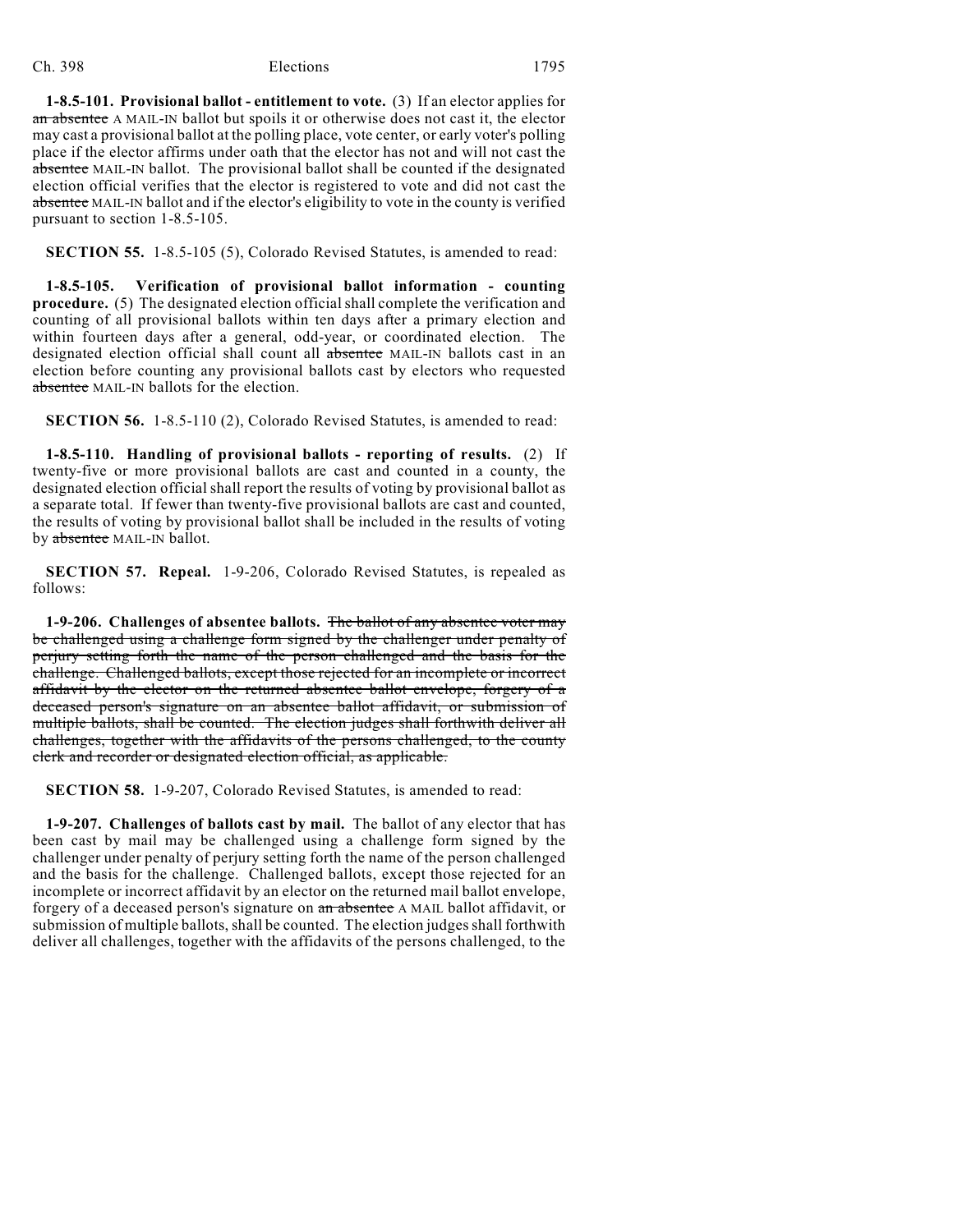county clerk and recorder or designated election official, as applicable.

**SECTION 59.** 1-9-208, Colorado Revised Statutes, is amended to read:

**1-9-208. Challenges of provisional ballots.** The ballot of any provisional voter may be challenged using a challenge form signed by the challenger under penalty of perjury setting forth the name of the person challenged and the basis for the challenge. Challenged provisional ballots, except those rejected for an incomplete, incorrect, or unverifiable provisional ballot affidavit, forgery of a deceased person's signature on an absentee A MAIL-IN ballot affidavit, or submission of multiple ballots shall be counted if the other requirements for counting provisional ballots are satisfied. The election judges shall deliver all challenges, together with the affidavits of the persons challenged, to the county clerk and recorder or the designated election official.

**SECTION 60.** 1-9-209, Colorado Revised Statutes, is amended to read:

**1-9-209. Challenges delivered to district attorney.** The county clerk and recorder or designated election official shall forthwith deliver a challenge that is not withdrawn, along with the affidavit of the elector on the absentee MAIL-IN, provisional ballot, or mail ballot return envelope, to the district attorney for investigation and action. When practicable, the district attorney shall complete the investigation within ten days after receiving the challenge.

**SECTION 61.** 1-9-210, Colorado Revised Statutes, is amended to read:

**1-9-210. Copy of challenge delivered to elector.** When a challenge is made to a person who cast an absentee A MAIL-IN ballot, mail ballot, or provisional ballot and the person was not present at the time of the challenge, the county clerk and recorder or designated election official shall notify and mail a copy of the challenge to the person challenged in accordance with the rules of the secretary of state.

**SECTION 62.** 1-10-106 (1) (c), Colorado Revised Statutes, is amended to read:

**1-10-106. Summary of election results - statewide elections - early voting.** (1) (c) In a county that uses vote centers in accordance with section 1-5-102.7, on and after January 1, 2008, the statement prepared pursuant to paragraph (a) of this subsection (1) shall give the election results for each precinct, excluding votes cast by early voting or absentee MAIL-IN ballot.

**SECTION 63.** 1-11-308, Colorado Revised Statutes, is amended to read:

**1-11-308. Mail-in ballots.** The appropriate designated election officials shall make available applications for absentee MAIL-IN ballots no later than twenty-four hours after the date for the special legislative election is set. Absentee MAIL-IN ballots shall be available no later than thirty days before the special legislative election. All other provisions of article 8 of this title shall apply to the absentee MAIL-IN ballot process.

**SECTION 64.** 1-12-114, Colorado Revised Statutes, as it will become effective July 1, 2007, is amended to read: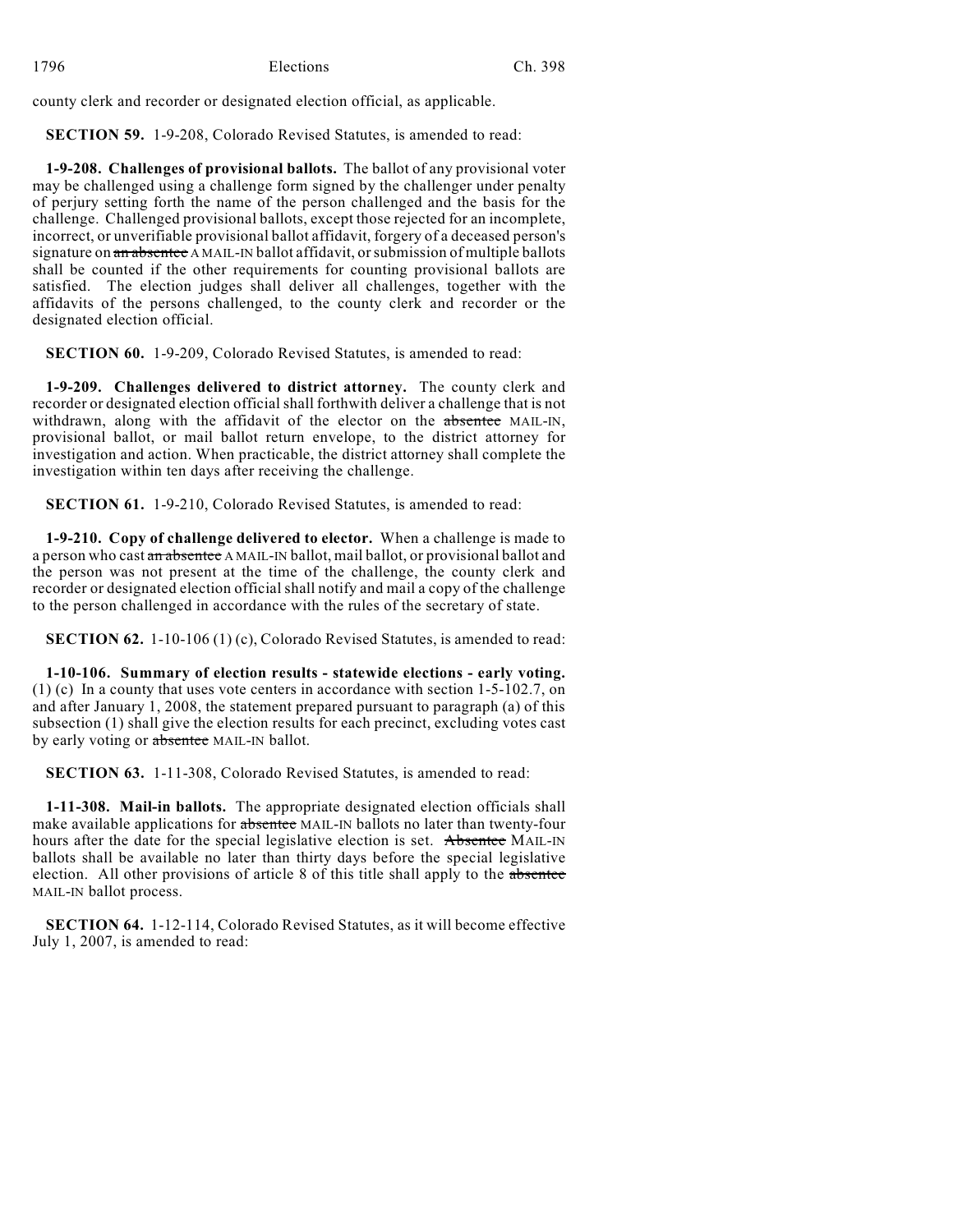**1-12-114. Mail-in ballots.** Applications for absentee MAIL-IN ballots shall be made available by the appropriate designated election officials no later than twenty-four hours after the date for the recall election is set. Absentee MAIL-IN ballots shall be available no later than twenty-five days before the recall election. All other provisions of article 8 of this title shall apply to the absentee MAIL-IN ballot process.

**SECTION 65.** 1-13-106, Colorado Revised Statutes, is amended to read:

**1-13-106. Forgery.** Any person who falsely makes, alters, forges, or counterfeits any ballot before or after it has been cast, or who forges any name of a person as a signer or witness to a petition or nomination paper, or who forges any letter of acceptance, declination, or withdrawal, or who forges the name of a registered elector to an absentee A MAIL-IN voter's ballot commits forgery as set forth in section 18-5-102, C.R.S., and shall be punished as provided in section 18-1.3-401, C.R.S.

**SECTION 66.** 1-13-718, Colorado Revised Statutes, is amended to read:

**1-13-718. Release of information concerning count.** Any election official, watcher, or other person who releases information concerning the count of ballots cast at precinct polling places or of absentee MAIL-IN voters' ballots prior to 7 p.m. on the day of the election is guilty of a misdemeanor and, upon conviction thereof, shall be punished as provided in section 1-13-111.

**SECTION 67.** 1-13-801, Colorado Revised Statutes, is amended to read:

**1-13-801. Mailing other materials with mail-in voter's ballot.** It is unlawful for any county clerk and recorder to deliver or mail to a registered elector, as a part of or in connection with the absentee MAIL-IN voter's ballot, anything other than the voting material as provided in article 8 of this title. Each such offense is a misdemeanor, and, upon conviction thereof, the offender shall be punished as provided in section 1-13-111.

**SECTION 68.** 1-13-802, Colorado Revised Statutes, is amended to read:

**1-13-802. Mail-in voter applications and deliveries outside county clerk and recorder's office.** No county clerk and recorder shall accept any application for any absentee MAIL-IN voter's ballot nor make personal delivery of any such ballot to the applicant unless such acceptance and delivery occurs within the confines of the official office of such county clerk and recorder, except as otherwise provided in sections 1-8-104, 1-8-106, and 1-8-112. Any acceptance or delivery contrary to the provisions of this section renders void the ballot to which it relates. Each violation of this section is a misdemeanor, and, upon conviction thereof, the offender shall be punished as provided in section 1-13-111.

**SECTION 69.** 1-13-803, Colorado Revised Statutes, is amended to read:

**1-13-803. Offenses relating to mail-in voting.** Any election official or other person who knowingly violates any of the provisions of article 8 of this title relative to the casting of absentee MAIL-IN voters' ballots or who aids or abets fraud in connection with any vote cast, or to be cast, or attempted to be cast by an absentee